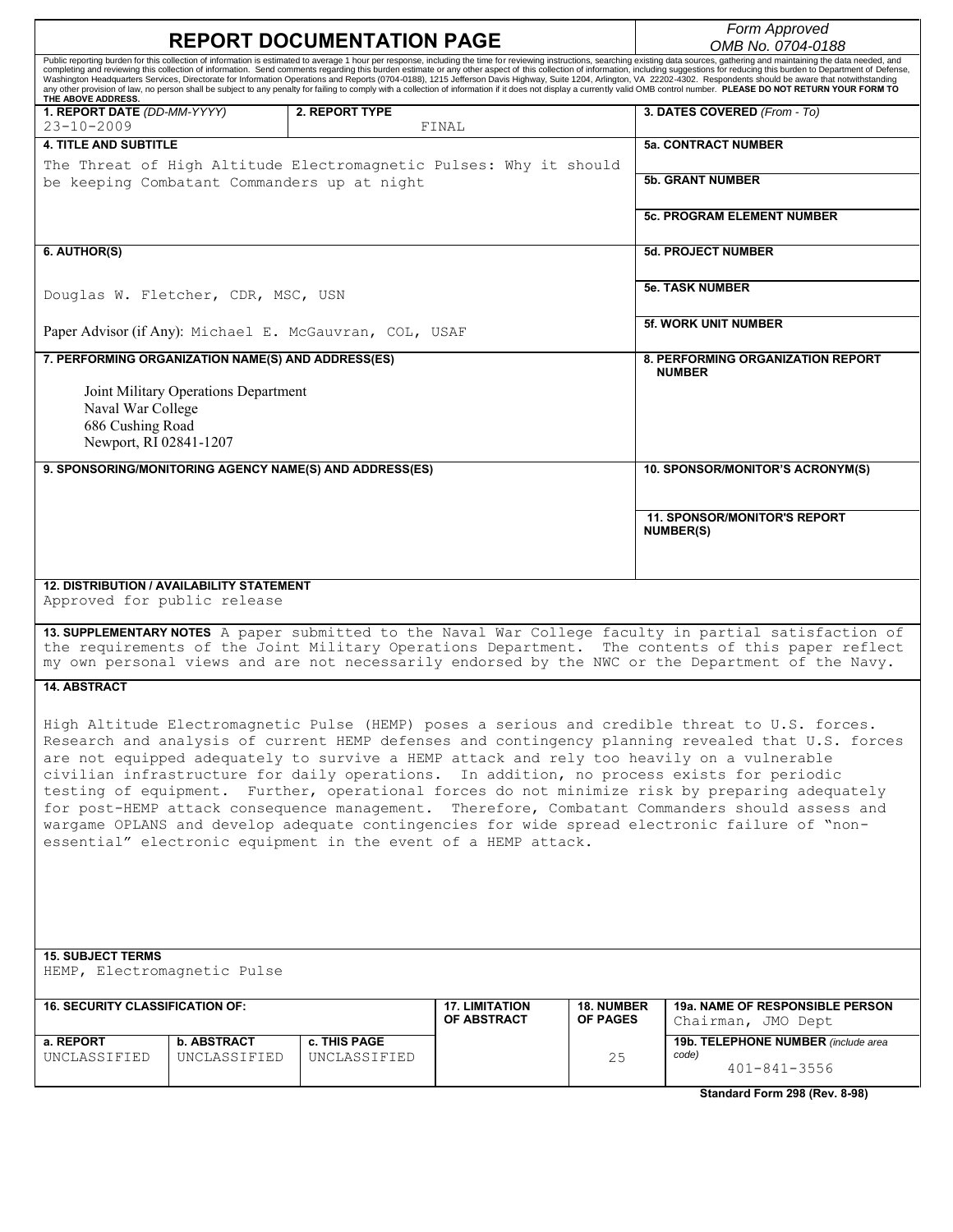# **NAVAL WAR COLLEGE Newport, R.I.**

# **THE THREAT OF HIGH ALTITUDE ELECTROMAGNETIC PULSES: WHY IT SHOULD BE KEEPING COMBATANT COMMANDERS UP AT NIGHT**

**by**

**Douglas W. Fletcher** 

**CDR, MSC, USN** 

**A paper submitted to the Faculty of the Naval War College in partial satisfaction of the requirements of the Department of Joint Military Operations.** 

**The contents of this paper reflect my own personal views and are not necessarily endorsed by the Naval War College or the Department of the Navy.** 

Signature:

**23 October 2009**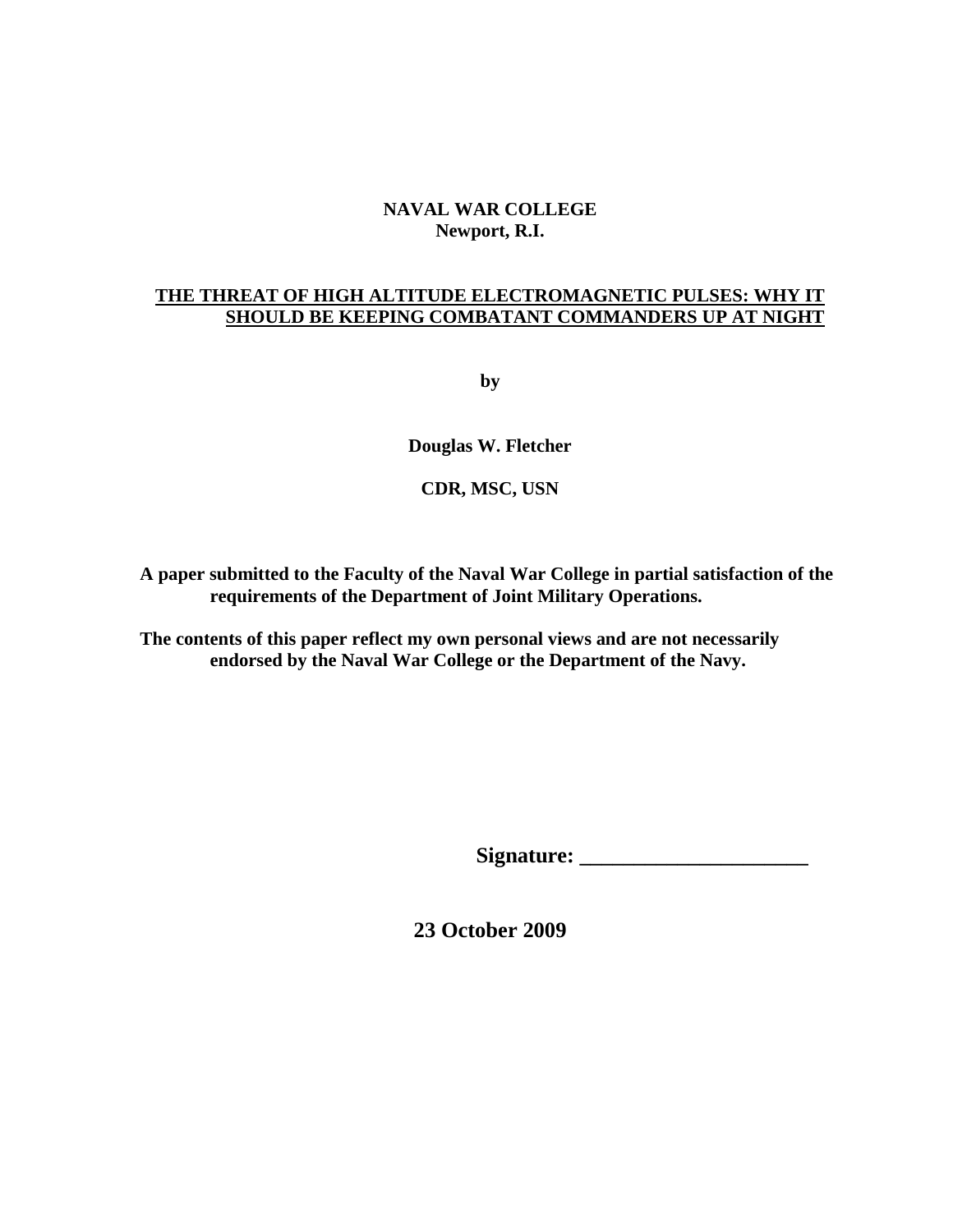# **Contents**

| Introduction                                         | $\mathbf{1}$   |
|------------------------------------------------------|----------------|
| Background                                           | $\overline{2}$ |
| Scenarios in PACOM'S AOR                             | 3              |
| Scenario #1: Strike on U.S. territory                | $\overline{4}$ |
| Scenario #2: Strike on deployed Carrier Strike Group | 5              |
| Credibility of the HEMP threat                       | 6              |
| EMP effects on military equipment                    | $\overline{7}$ |
| The case for EM hardening                            | 10             |
| Military reliance on civilian infrastructure         | 10             |
| Operational implications                             | 12             |
| Counterarguments                                     | 15             |
| Conclusion                                           | 16             |
| Recommendations                                      | 17             |
| Endnotes                                             | 18             |
| <b>Bibliography</b>                                  | 21             |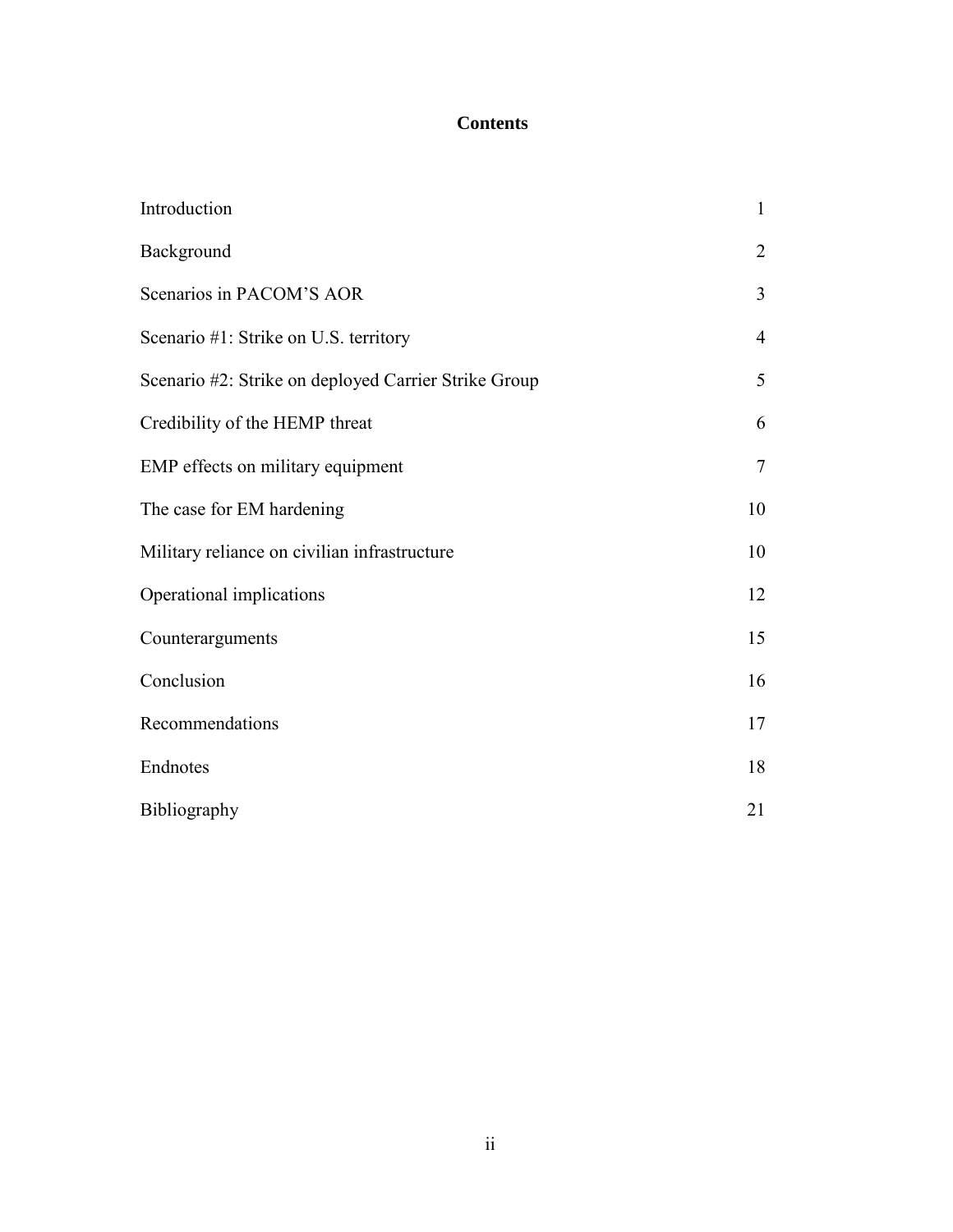# **Abstract**

High Altitude Electromagnetic Pulse (HEMP) poses a serious and credible threat to U.S. forces. Research and analysis of current HEMP defenses and contingency planning revealed that U.S. forces are not equipped adequately to survive a HEMP attack and rely too heavily on a vulnerable civilian infrastructure for daily operations. In addition, no process exists for periodic testing of equipment. Further, operational forces do not minimize risk by preparing adequately for post-HEMP attack consequence management. Therefore, Combatant Commanders should assess and wargame OPLANS and develop adequate contingencies for wide spread electronic failure of "non-essential" electronic equipment in the event of a HEMP attack.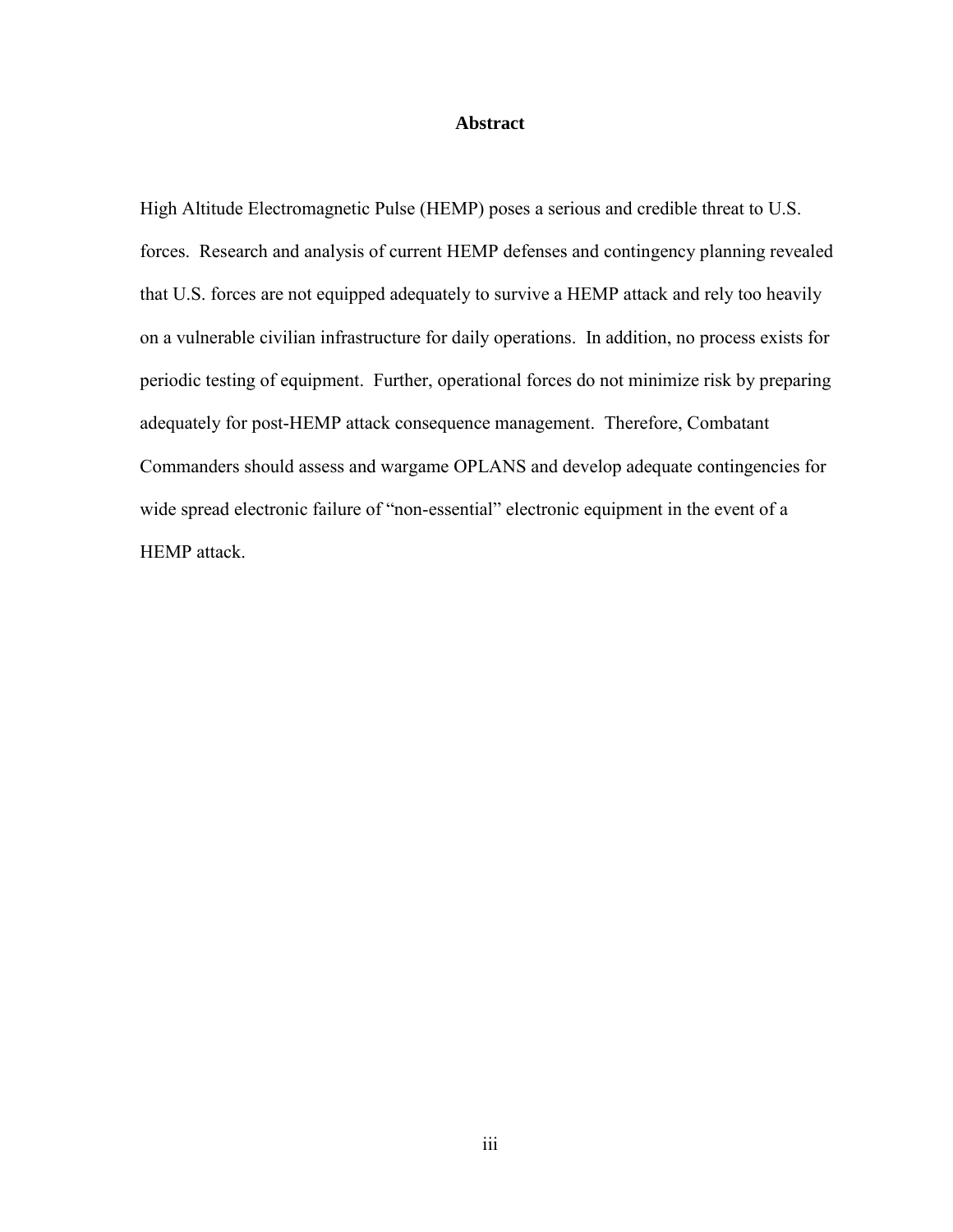### **INTRODUCTION**

Another day in paradise is beginning on Guam. Kayakers can be seen paddling around the island, taking in the beautiful vistas. Tourists begin arriving at the many duty free malls that dot the island, and the day is well underway at Naval Station Guam and the other military bases that populate the tropical island. Without warning, the serenity is broken. A giant flash cuts across the sky, blinding many who look directly at it. Chaos quickly engulfs the island. Electrical power outages occur across the island. Hundreds are injured or killed when cars and trucks cease to function and crash on the roads. Radios, televisions and telephones no longer operate. Rioters loot local stores seeking emergency food, water and supplies. Mass hysteria erupts among the population and hospitals are overwhelmed with people seeking care. Police and military are unable to control the situation as their communications and other equipment are inoperable; chaos ensues.

The source of the attack in the above scenario was a nuclear detonation which produced a High Altitude Electromagnetic Pulse (HEMP) that disrupted virtually all electronic equipment on the island. The technology to employ HEMP is readily available and the threat of a HEMP strike on U.S. forces or mainland is a clear and present danger. Experts have envisioned a variation of the above scenario over the years. However, due to a combination of expense and complacency, the warnings of the threat have been largely ignored.

HEMP poses a serious and credible threat to U.S. forces. U.S. forces are not equipped adequately to survive a HEMP attack and rely too heavily on a vulnerable civilian infrastructure for daily operations. Further, operational forces do not minimize risk by preparing adequately for post-HEMP attack consequence management. This paper will propose two possible scenarios in one particular Geographic Combatant Commander's Area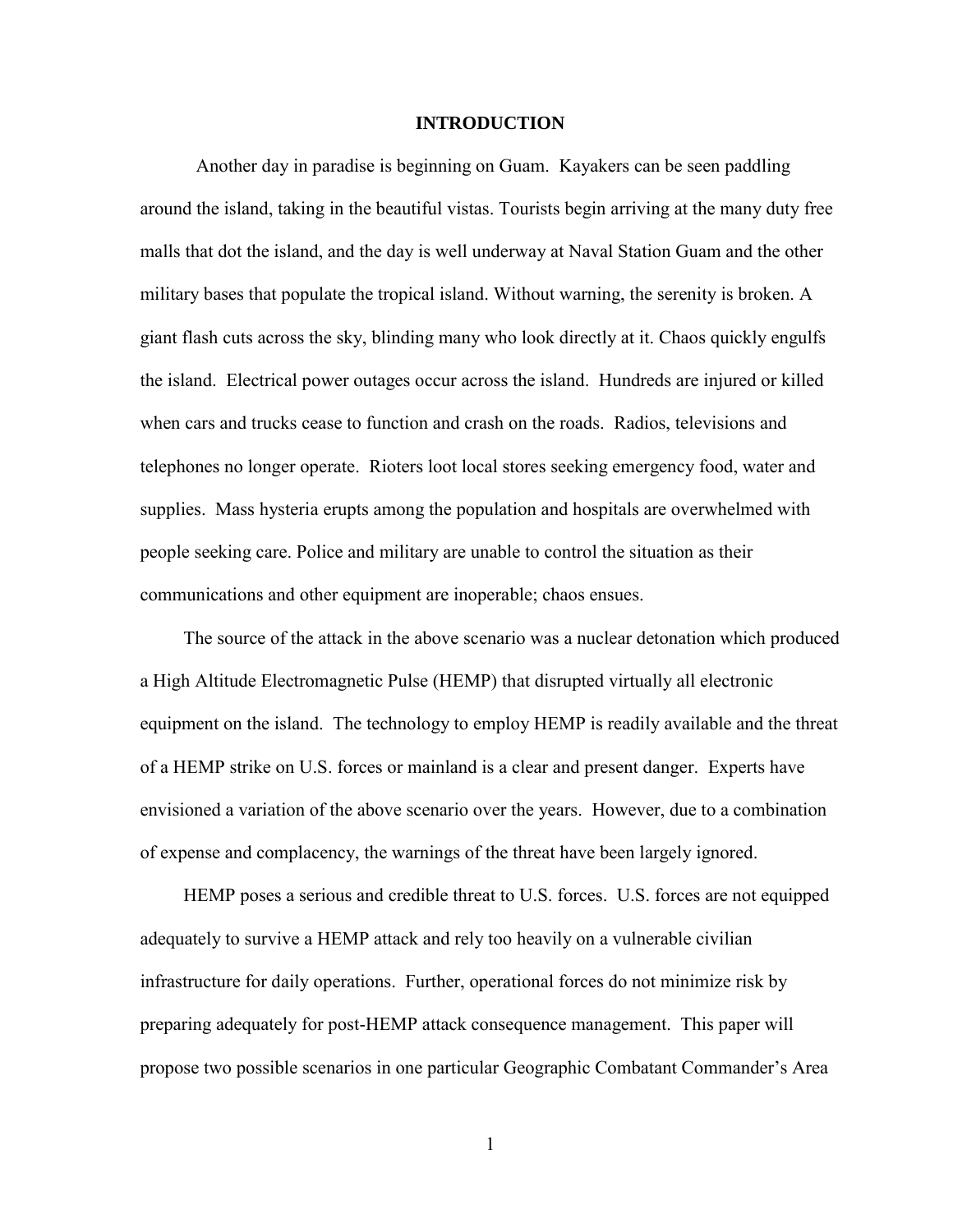of Responsibility (AOR), United States Pacific Command (USPACOM). At present, adversaries within USPACOM's AOR pose the greatest likelihood of attacking the U.S. or its forces with a HEMP attack,<sup>1</sup> but the threat is not limited only to this AOR.

 This paper will introduce HEMP and examine the hypothetical consequences and credibility of HEMP attacks against U.S. Forces. It will then examine the ways in which the U.S. currently mitigates the risk of a HEMP attack against its operational forces. Next, it will discuss the operational implications and risk mitigation strategies U.S. operational forces can utilize to prepare for a HEMP attack. It will conclude with recommendations to improve Military HEMP defenses through implementation of robust equipment testing programs and development of substantive post HEMP contingency plans.

#### **BACKGROUND: HEMP AND ITS EFFECTS**

 Photons from a nuclear detonation quickly interact with the surrounding environment and create an Electromagnetic (EM) field which radiates from the source of the detonation. The strength, duration, and the size of the area affected by an Electromagnetic Pulse (EMP) are highly dependent on the height of burst (HOB) of the nuclear detonation. The strongest fields are created when the burst occurs near the earth's surface, but high altitude detonations are still capable of creating electromagnetic fields which are strong enough to damage or disable electronic equipment. Generally, the EM effects are measured within line of sight of the detonation. Therefore, the higher the height of the detonation, the larger the area of effect. $^{2}$ 

Any nuclear detonation above a height of 60km above the earth's surface produces EM effects which are termed HEMP. The peak field strength resulting from HEMP is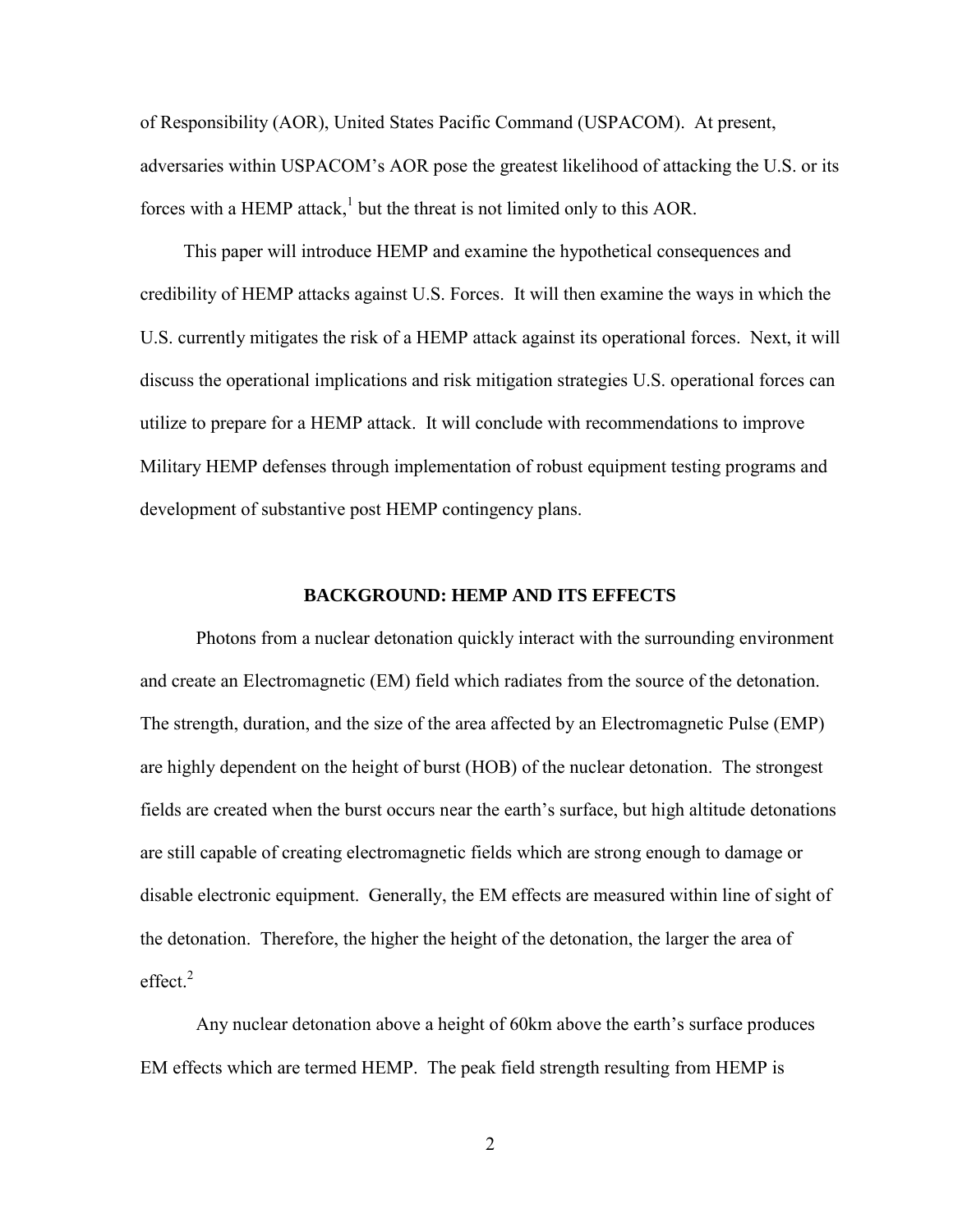relatively low but is extremely far reaching. These EM fields are large enough to disrupt unprotected computer systems<sup>3</sup> and can be observed as far away as  $800$  miles from the detonation.<sup>4</sup>

 EMP effects vary but are generally classified as short term (E1), middle term  $(E2)$ , and late term  $(E3)$  effects.<sup>5</sup> The E1 component is an EM field with an extremely short time required to generate maximum current (rise time) of a few nanoseconds. This component is capable of disrupting most control and sensor systems as well as disabling many transportation and communication systems. The middle component behaves very similar to lightning and follows closely after the E1 effects. Therefore, electronic systems with lightning protective measures may have some resistance to this component. However, E1 and E2 have a synergistic effect where the E1 component can damage or disable the lightning surge capabilities allowing the E2 component to pass into major electronic circuits and furthering the damage. The late stage component (E3) may last for a minute or more and is similar in nature to the magnetic effects of solar flares. This component can affect electrical systems with long transmission lines and combined with the previous damage caused by E1 and E2, can greatly disrupt these systems.<sup>6</sup>

#### **DISCUSSION/ANALYSIS**

# *Scenarios in PACOM'S AOR*

A HEMP attack could be made against the Continental U.S., Alaska, Hawaii, U.S. territories or on U.S. forces. The choice of target will largely depend on the goals and means available to an adversary. In order to show resolve, but limit the probability of an escalatory response by the U.S., an isolated HEMP attack may strike a U.S. carrier strike group, or U.S.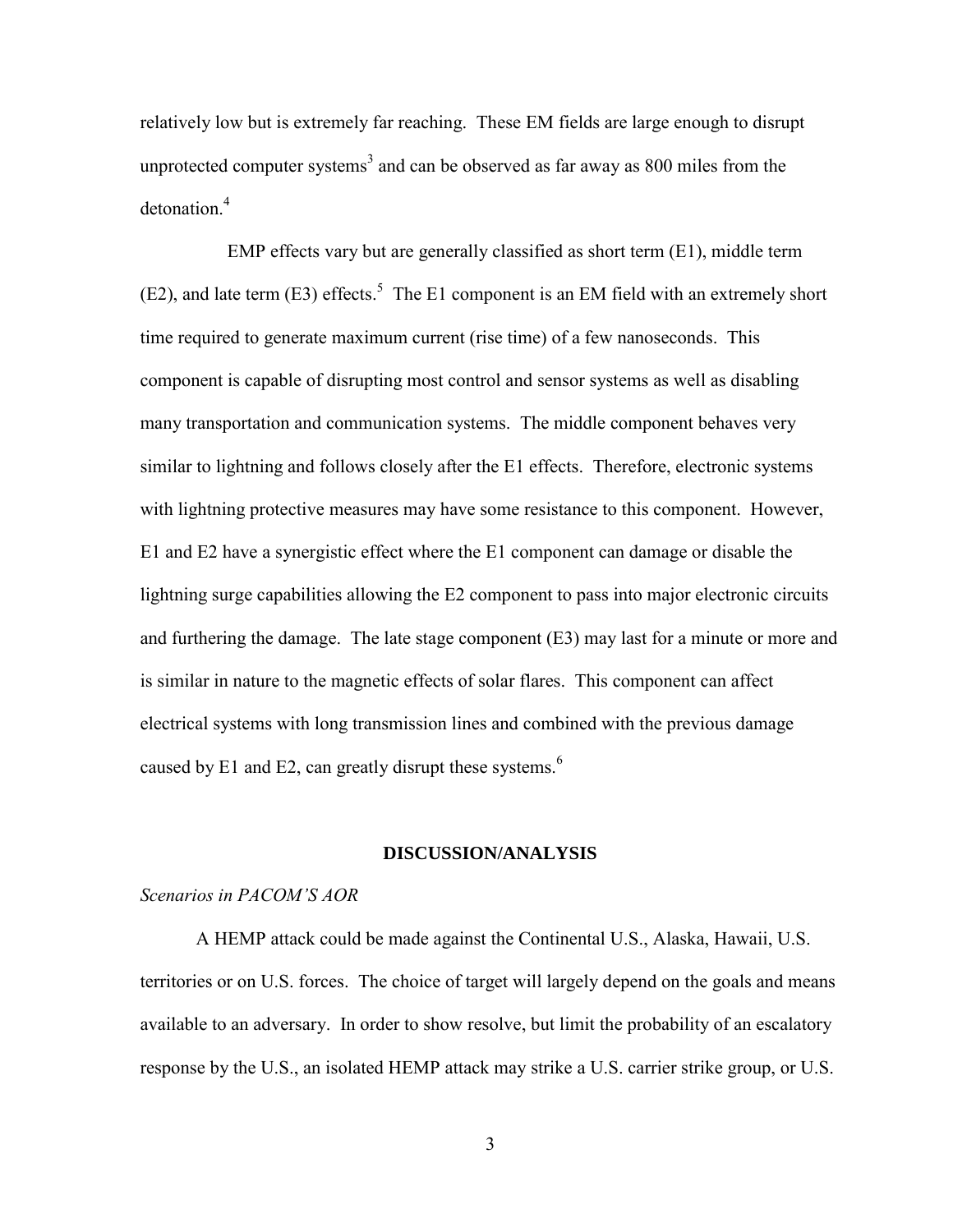territory away from the continental U.S. In addition, a HEMP attack may occur in order to reduce or eliminate U.S. retaliatory capability facilitating follow-on conventional invasion. Due to the location of potential nuclear adversaries, Guam is a likely target for HEMP attack. Therefore, this paper will illustrate the likely effects resulting from a HEMP attack in the area of Guam as well as possible effects of a strike on a deployed Carrier Strike Group.

### *Scenario #1: Strike on U.S. territory*

 Since Guam is a large tourist destination, there is likely to be a number of aircraft in the vicinity of the airports. The exact number of aircraft varies, but at any time there is likely to be dozens flying, with several of the aircraft being large commercial planes. In the event of a HEMP attack, it is likely that some of the aircraft will have catastrophic malfunctions and crash. It is further likely that these crashes will cause widespread injuries and hundreds of personnel casualties. Air Traffic Control radars will likely be non-functional, potentially resulting in further lost aircraft and casualties. In addition, further crashes and casualties will result from the malfunctions of the many buses, trucks, and cars on the road as well as the traffic lights. Maritime traffic will slow as ports react to degraded communications capability. There will be widespread power outages and most, if not all, of Guam will be without power. Mass hysteria may erupt among the population. Hospitals would initiate mass casualty protocols. Depending on the HOB and the time of day, there will likely be multiple cases of flash blindness as well as many cases of "worried well" believing they have been exposed to radiation overwhelming local medical treatment facilities.

Military commands on Guam will likely have greatly degraded capability as well. In particular, communications will be adversely affected. Additionally, the military may be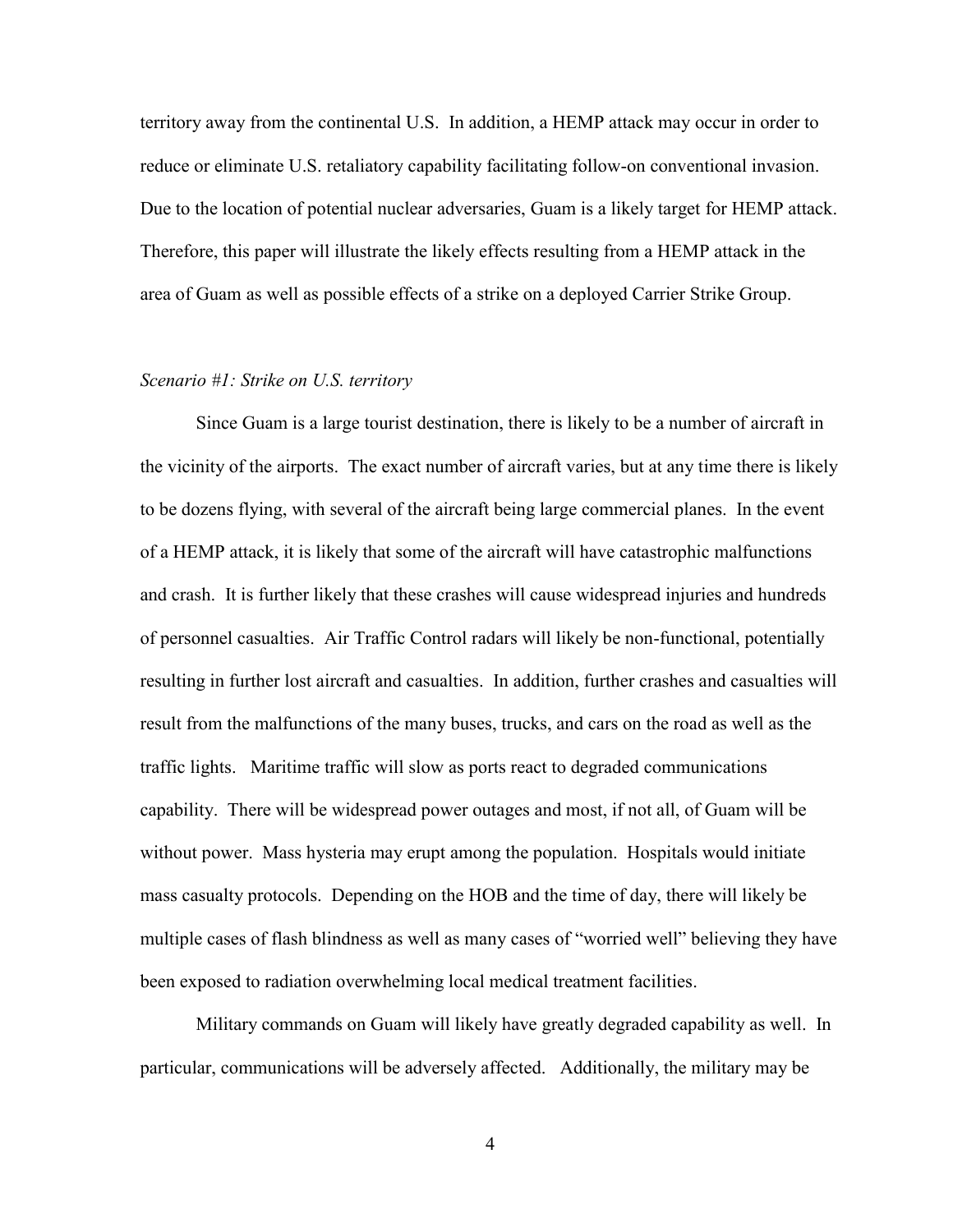operating with reduced number of personnel. Military personnel will likely be unable to return to their bases due to the fact that transportation will be non-functional. Many of the military vessels which were in the vicinity of Guam will be damaged by the HEMP attack, with some damage being severe enough that they no longer are able to perform their designated mission. Military aircraft and airfields will likely be non-mission capable until repaired.

### *Scenario #2: Strike on deployed Carrier Strike Group*

 If a HEMP attack targets a Carrier Strike Group, it will likely be accompanied by numerous air launch decoys in order to overwhelm any Ballistic Missile Defense (BMD) capability possessed by the escort ships of the aircraft carrier.<sup>7</sup> If the nuclear device successfully detonates in the upper atmosphere, the effects on the operations of the carrier and its escorts would be mission crippling. Since any systems which are connected to antennae are extremely vulnerable to the effects of a HEMP strike, it is likely that most if not all of the defensive capabilities of the strike group will be damaged or non-functional. Similarly, the air traffic control capabilities of the carrier itself will likely be nonoperational. Any aircraft which were outside of the skin of the ship will likely have malfunctions or cease to operate. Some of those aircraft in the air at the time of the strike will likely malfunction, lose power and crash into the surrounding sea.

 All surface ships within the strike group will likely still be capable of maneuvering, but communications, ship-board power, and computers on board will experience significant degradations and malfunctions. Some will be able to be shut down and restarted without major effect, but many systems will require repair or replacement. The spare parts on board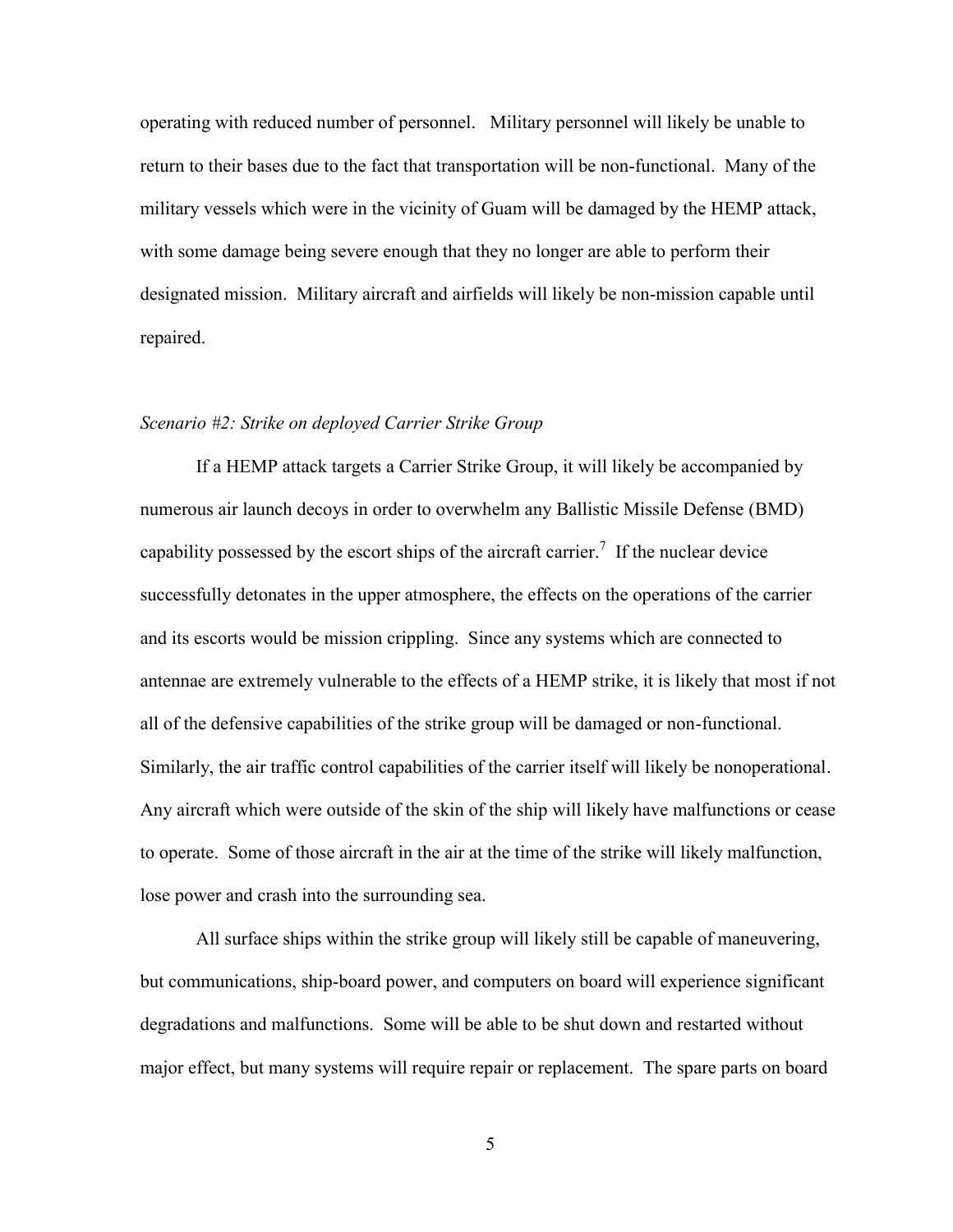may not be sufficient to regain 100% mission function and may potentially cause a mission kill.

The result is that a successful HEMP strike will likely cause a carrier strike group to at least temporarily be unable to perform its primary mission— carrier based air support. Depending on the extent of the damage to the ships and aircraft, there is a high likelihood that the strike may result in the carrier being unable to support air operations. Thus, it would have to be removed from the operations area to perform necessary repairs.

# *Credibility of the HEMP threat*

 Experts have raised concerns over the last decade about the readiness of both the civilian and the military sectors to withstand HEMP attacks. These experts produced several studies assessing various at risk sectors. In 2004, a Congressional Commission reported that HEMP was one of a few threats that could place population at great risk and may cause significant degradation to U.S. military forces. $8$  Even as recently as 2009, the report of the Congressional Commission on the Strategic Posture of the United States stated that only limited protective measures have been implemented by the Department of Defense and that no EMP vulnerabilities have been addressed by the Department of Homeland Security.<sup>9</sup>

 In addition, proliferation of nuclear technology has further increased the probability of an EMP attack. A.Q. Khan's nuclear technology black market has enabled many countries with nuclear aspirations to acquire this technology while also potentially providing similar technology to non-state actors such as Al Qaeda.<sup>10</sup> Currently, at least eight countries have nuclear weapon technology and the knowledge required to produce and construct HEMP capable nuclear devices.<sup>11</sup> In addition, it is argued that at least two others (Iran and North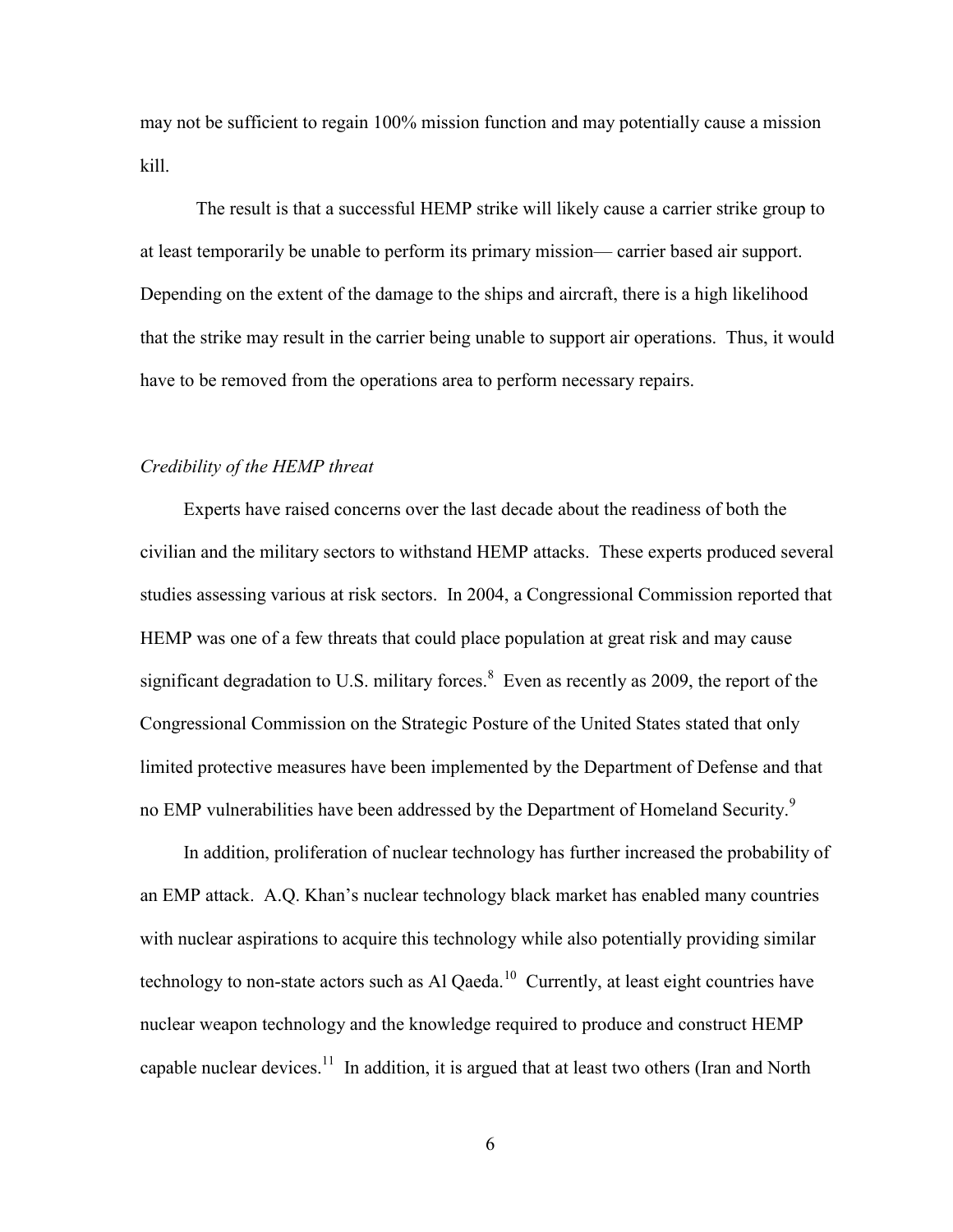Korea) have the requisite knowledge and/or the technology to currently produce these weapons or soon will have the capability to do so.<sup>12,13</sup> Similarly, the missile delivery systems are readily available to any state or non-state actor who is interested in acquiring one.<sup>14</sup> While not simple, it is plausible for a determined group or nation to be able to acquire HEMP capable nuclear weapon technology.

 Not all nuclear thresholds are the same; effects matter. In the case of a HEMP attack, the nuclear detonation occurs high in the atmosphere. All of the blast, thermal, and radiation effects remain in the upper atmosphere and do not create the massive widespread casualties or damage normally associated with nuclear detonations. Despite international rhetoric and  $\alpha$  declaratory policy,<sup>15</sup> it is doubtful that the world would retaliate with full and deadly force against an actor who decides to utilize a weapon in such a way.<sup>16</sup> If an actor desires to demonstrate that they are a "nuclear power" or wishes to perform an escalatory action directed at one of its adversaries, a HEMP strike on the adversary's forces may be a more effective means of communication than a demonstration strike or test blast.

# *EMP effects on military equipment*

 Equipment vulnerability to EMP effects remains an ongoing area of concern. There are several ways to study the effects of EMP. The most accurate way is to detonate a nuclear device and evaluate the resultant effects on equipment. Due to the desire for the U.S. to comply with the Comprehensive Nuclear Test Ban Treaty (CTBT), this route of experimentation is closed.<sup>17</sup> However, one can use computational programs to simulate the effect of EMP on electronic components.<sup>18</sup> However, it is extremely complicated to simulate a complex system of components, each of which has a potentially indeterminate contribution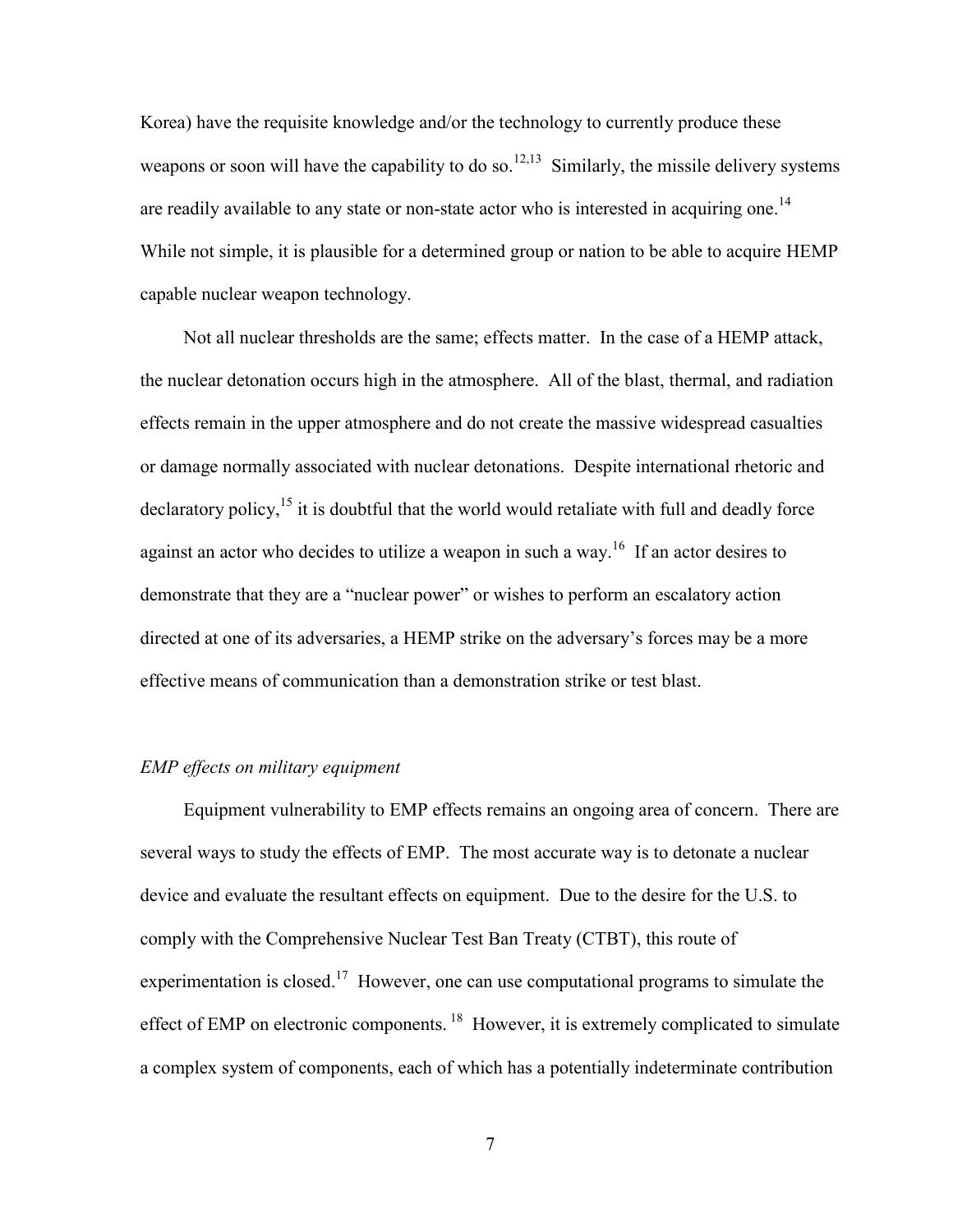to the environment model. Therefore, for most electronic systems, it is nearly impossible to use computer simulations to estimate the effects from EMP with any certainty. Similarly, there are no simulation programs available which calculate the expected EM field strengths of systems within other systems. For example, it is impossible to determine with any confidence what the effects will be to aircraft within the hanger bay of a carrier or within a hanger shelter.

 Most large electronic systems require testing and validation to determine EMP survivability, also known as EM or EMP hardening. Systems are tested with either pulse current injection or free field simulators to simulate the EM pulse.<sup>19</sup> Only a few free field simulators exist, and these are not large enough to test large systems. In particular, ships and airplanes cannot be tested using these simulators.<sup>20</sup> In absence of the free field simulation, pulse current injection is used to test larger systems. The largest drawback of this method is that the rise time of the pulse current injection is on the order of ten nanoseconds<sup>21</sup> and does not accurately represent the threat from a HEMP attack. Therefore, one must build full scale, free field simulators to accurately test larger components such as ships and airplanes.

 Challenges exist, however, for widespread construction of these facilities. First, the expertise to build and operate such a facility is virtually nonexistent.<sup>22</sup> There are only a few top level designers who have the requisite skill sets to be able to design and build such facilities, and all of these are at or above retirement age. Second, it is expensive to build such facilities and the current fiscal environment does not allow for many new expensive projects. Finally, there are environmental concerns with EM fields in a testing environment which may impact the ability to build facilities of this type.<sup>23</sup> Even though multiple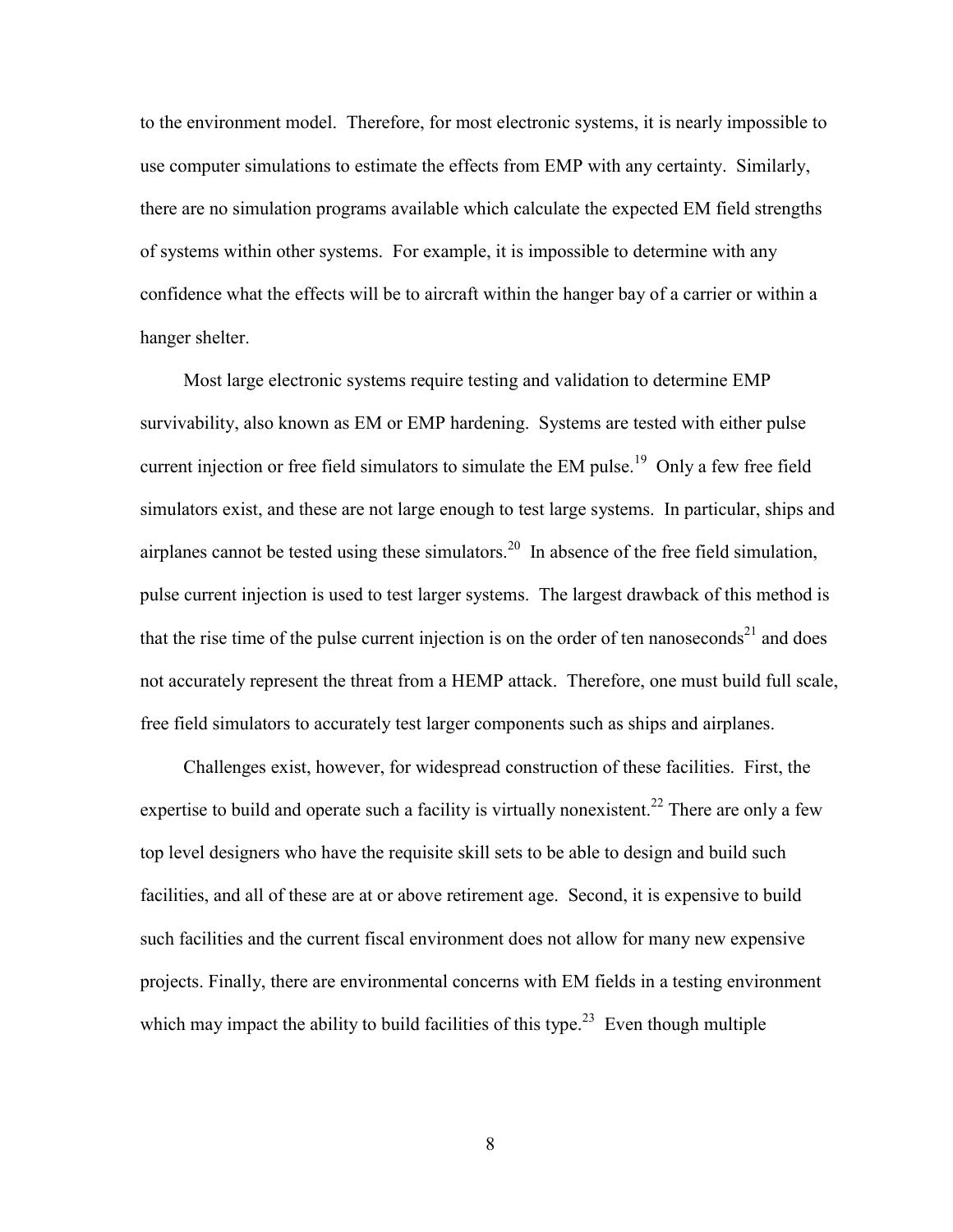challenges exist, it is imperative that the US continue to research and develop testing facilities in order to ensure future readiness.

 The Department of Defense has not been ignoring the need for EM hardening in its requisition process. Standards have been established for mission critical equipment required for war fighting.<sup>24,25</sup> However, these standards are applied to the class of systems and are generally tested immediately after manufacturing and immediately prior to fielding the equipment. In 2004, surveys were conducted and found that routine maintenance, repair and replacement as well as normal aging can impact the nuclear protection capabilities of electronic systems.<sup>26</sup> To complicate the issue, most equipment is routinely upgraded or modified with traditional commercial-off-the-shelf (COTS) components. These components are procured using similar EMP hardening standards. However, the components are typically tested individually and not as part of the entire system.<sup>27</sup> As a result, examples were found of 20 year old systems that met all product specifications when originally purchased, but now fail to meet the same nuclear protection standards. $^{28}$ 

 In addition, it was determined by the Defense Science Board Task Force on Nuclear Weapons Effects Test that the Department of Defense has been neglecting routine testing of nuclear protection systems.<sup>29</sup> In particular, it was found that no surveillance testing was performed on non-strategic systems and little on strategic systems. There is sufficient evidence to believe that many deployed systems are no longer able to meet their originally designed EMP protection.<sup>30</sup> As a result, operational forces are relying on equipment assumed to be hardened to the effects of nuclear detonation and EMP, but may be completely vulnerable.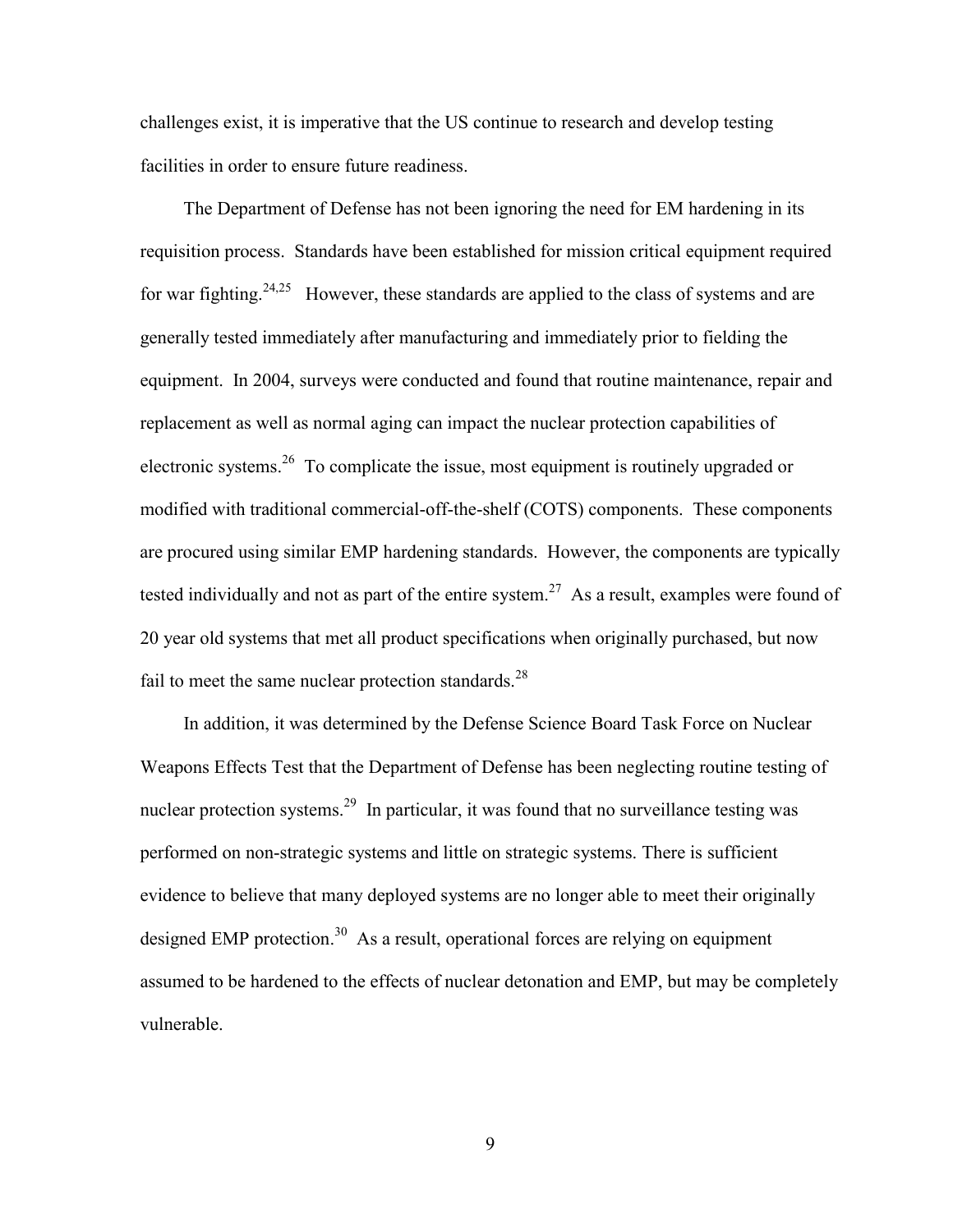# *The case for EM hardening*

EM hardening requirements are generally for equipment which is considered "vital" to the mission. As shown previously, the ability to meet these requirements may be lacking. If the operational forces do not have "vital" equipment which will reliably resist the effects of a nuclear detonation or EMP, how many of the "non-essential" secondary systems will likely remain operational after an EMP attack? Will our forces be capable of communicating, but not able to maneuver due to transports being inoperable? Will our forces be able to target the enemy but not engage? These questions should be of great concern to our operational commanders. At present, the technology which is used by our forces is not reliably protected from nuclear effects. The threat of an EMP attack on our operational forces grows each passing year, $31$  yet DoD has not adequately minimized the risks.

### *Military reliance on civilian infrastructure*

 A critical vulnerability for the military is its dependence on the civilian infrastructure for daily operations. In April 2008, a report was published assessing the civilian infrastructure vulnerabilities to a HEMP attack. The commission extensively examined the condition of the U.S. civilian infrastructure. Virtually all sectors of the civilian critical infrastructure were found to be extremely vulnerable to an EMP attack. Civilian vulnerabilities include power generation and distribution, telecommunications, air, marine and land traffic, food infrastructure, and emergency services.<sup>32</sup> These findings were echoed by the 2009 Congressional Commission on the Strategic Posture of the United States in which recommendations were made to spend \$11 Billion to modernize the U.S. power grid.<sup>33</sup>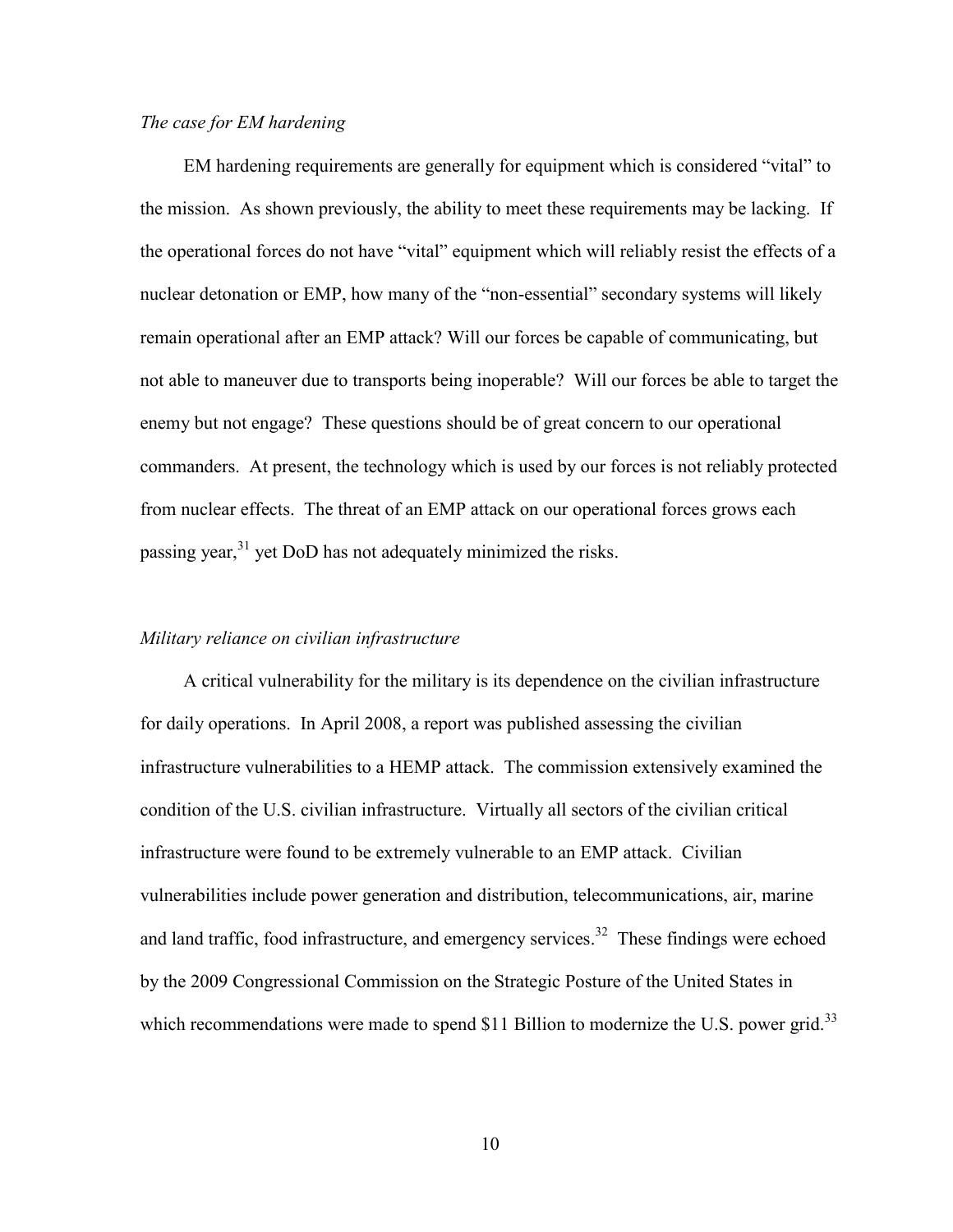The status of the civilian critical infrastructure is so precarious that there have been predictions that an EMP attack on the homeland could result in a yearlong blackout.<sup>34</sup>

 As stated earlier, military bases are likely to be largely dependent on civilian infrastructure. In particular, the electrical, telecommunications, and water systems are likely to be largely integrated with the surrounding civilian community. As shown previously, these services are very likely to be disrupted if a HEMP attack occurs. Interruptions to the supporting civilian infrastructure will greatly impact operations on these military bases. Military bases generally have some capacity for emergency power generation and other contingencies. However, contingency plans for emergency operations are centered on maintaining mission critical functions. In addition, even those bases which have existing operating plans involving EMP countermeasures may only have an EMP hardened closet or room. Therefore, military bases which are in the vicinity of a HEMP attack will have vast reduction in their capability and will largely be unable to support non-vital functions.

 Military assets which are not directly dependent on the civilian infrastructure (i.e. ships, aircraft etc) are generally self-contained in their capability for mission performance. These assets are considered to be more hardened to EMP effects than civilian analogs. However, in the event of a HEMP attack it is likely that there will be some degradation to capability. Depending on the exact electronic systems it is probable that some systems will be unaffected while others experience malfunction or failure. These system failures may result in mission failure and probable personnel casualties. Since exact knowledge of the effects is unknown, more research must occur to ensure adequate hardening of military assets.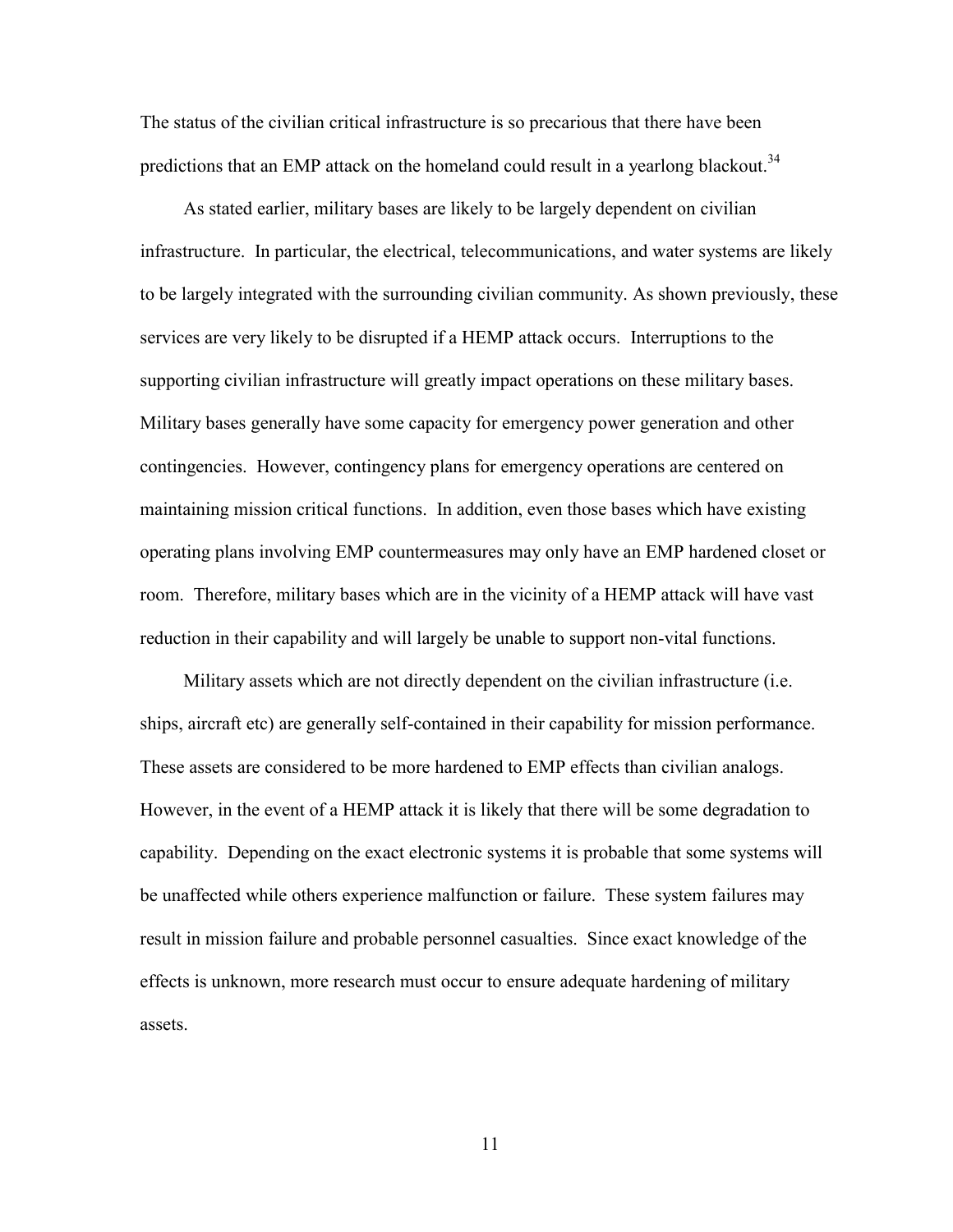### *Operational implications*

 An adversary will likely strike U.S. forces with a HEMP attack as a precursor to a follow-on action. In the case of the scenarios provided earlier, the HEMP attack on Guam or the deployed carrier could be launched prior to an adversary invading U.S. allies in the PACOM area. As discussed previously, the most effective way of neutralizing a HEMP threat is to procure equipment which is proven to be HEMP survivable. U.S. forces are among the most technologically advanced in the world. This reliance on technology creates a critical vulnerability which can be exploited through a HEMP attack. Since it is impractical to ensure every piece of vital and non-vital electronic equipment is HEMP survivable,  $35$ operational commanders need to develop risk mitigation strategies to prepare U.S. forces in the event of a HEMP attack.

In the event that a state or non-state actor successfully detonates a nuclear weapon in high altitude, an operational commander has very little options for a measured, proportional response. Due to various treaties and presidential initiatives, the non-strategic nuclear forces have been drastically reduced.<sup>36</sup> Further, the United States' strategy is to utilize its advanced conventional capability to respond to low-escalatory nuclear actions<sup>37</sup> and all nuclear capabilities are centrally commanded by USSTRATCOM and require Presidential authorization for use. Therefore, the operational commander's organic retaliatory option is limited to conventional weaponry.

Several difficulties arise in the decision process for the operational commander. First, a successful HEMP strike can affect an area from several miles to several hundred miles depending on HOB. If the target of the HEMP strike was the operational forces, many of the operational commander's assets are likely to be located within the vast affected area. As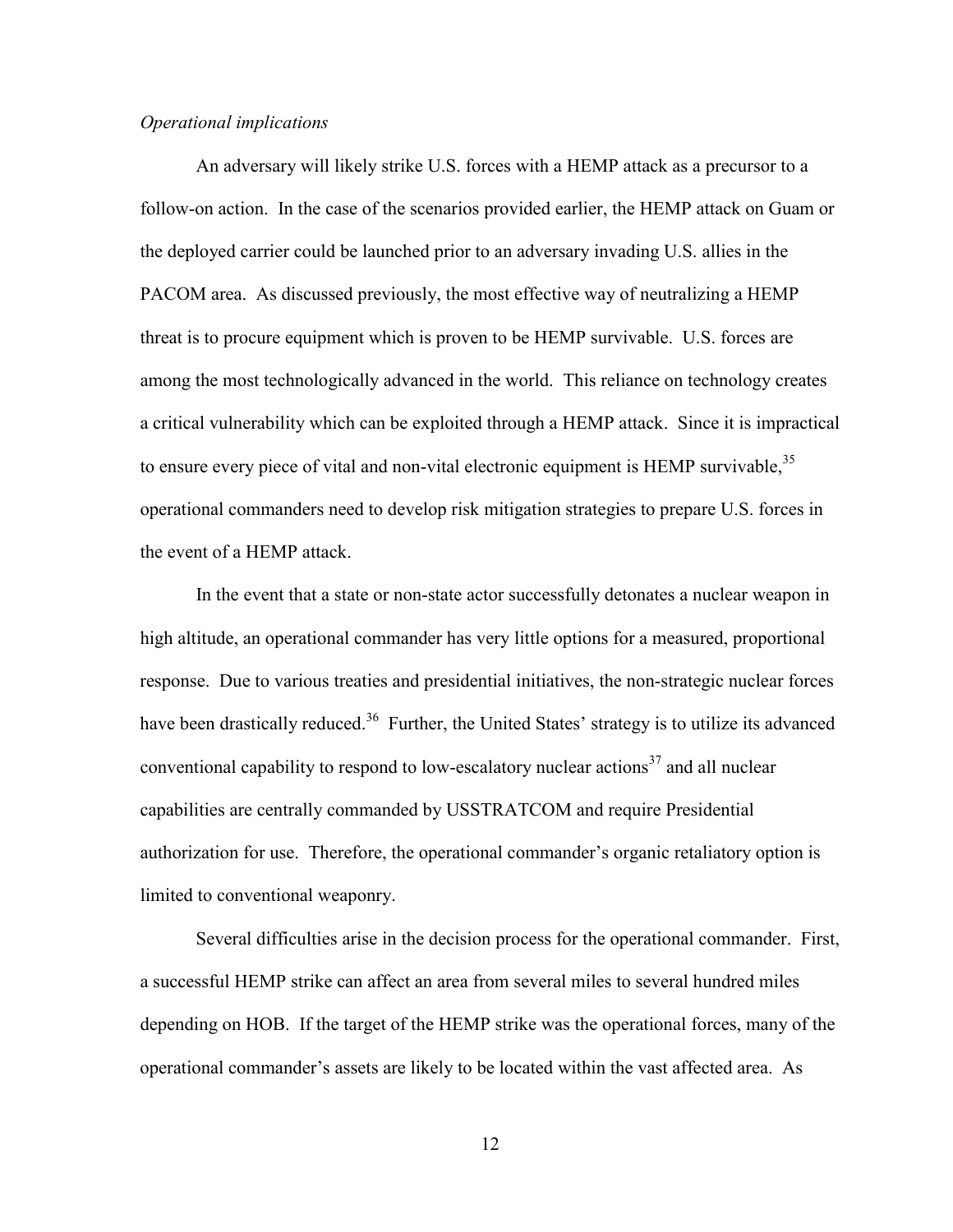described previously, any offensive or defensive capability will be greatly diminished. Therefore, if the commander wished to respond with conventional force, he will have to call upon functional forces outside of the affected area.

In addition, the operational commander will then have to recommend to higher authorities whether use of advanced conventional force is a measured and proportional response for an attack that caused no widespread personnel casualties and targeted technology only. If his calculus determines that a retaliatory HEMP strike is warranted vice an advanced conventional response, the commander has no such capability within the forces assigned to his Area of Responsibility (AOR) and would have to recommend use of strategic nuclear assets to higher authority. If higher authority determines that a retaliatory HEMP strike is warranted and it is not already preplanned, it is likely that USSTRATCOM targeteers will have to initiate an adaptive targeting process<sup>38</sup> which would allow for a HEMP strike at the location of interest. This process is time and labor intensive, requiring at least several hours to several days to complete. As a result, the operational commander's desired response may not be available in a timeframe beneficial to the ongoing conflict.

Experts are divided as to the immediacy of the threat of  $EMP<sub>39</sub><sup>39</sup>$  but there is general agreement that it constitutes a grave threat.<sup>40</sup> In fact, HEMP is not even considered a Weapon of Mass Destruction (WMD) by itself, and is only considered as a byproduct of another WMD device (nuclear detonation).<sup>41</sup> Since there is debate about the probability of an attack, little is done to minimize risks of a HEMP attack on our forces. HEMP is given little attention in Joint Publication (JP) 3-11 which addresses operations in Chemical, Biological, Radiological, and Nuclear Environments. This document mentions HEMP only a few times in passing and erroneously states that the major impact HEMP will have is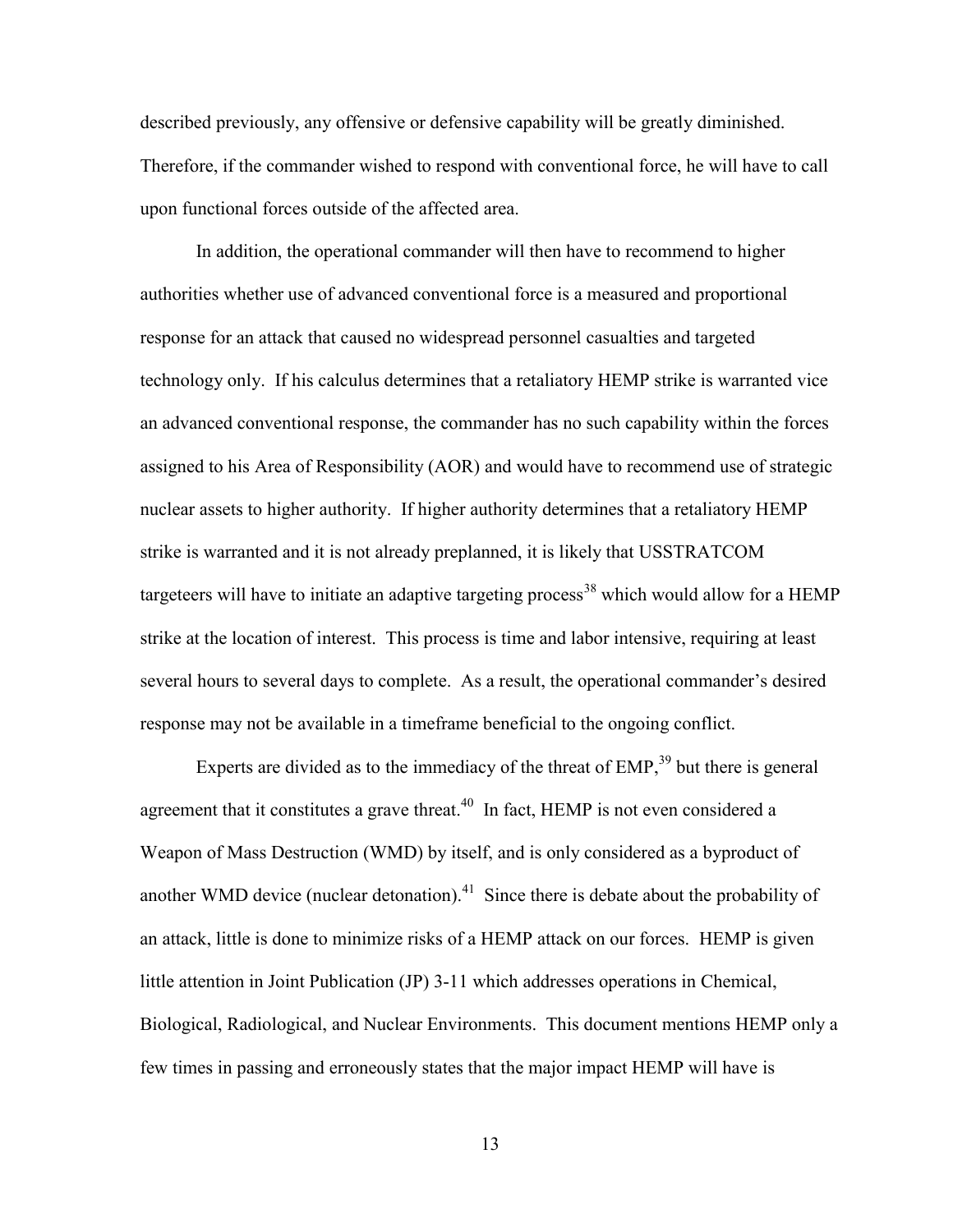disruptions in communications.<sup>42</sup> No other joint doctrine exists which address preparing for or reacting to HEMP strikes. Therefore, there is little of value in this document for an operational planner attempting to prepare for HEMP contingencies. Some service or command-specific procedures exist that are to be activated upon the notification of an imminent HEMP attack. Many of these plans are classified and are unable to be addressed specifically in this paper. However, open source procedures consist of turning the power off on all electronics for the duration of the HEMP attack.<sup>43</sup> Additionally, there is no guidance in JP 3-11 which discusses any potential logistics or sustainment issues arising from the use of HEMP strikes against U.S. or allied forces. Without strong joint guidance, US forces will not be able to adequately minimize risks against a HEMP strike contingency.

In particular, contingency planners should assess and wargame appropriate Operational Plans (OPLAN) and develop adequate contingencies for wide spread electronic failure of "non-essential" electronic equipment as well as some, if not all, "vital" equipment. This should include assessing any reliance on surrounding infrastructure. In this way, the operational commanders will be able to envision the scope of the challenges their forces may be facing.

The DoD appears to be believe that by simply using equipment EMP hardness standards for the procurement of primary military systems, no other planning is required. Perhaps this passive defense is adequate, but at present this assumption can be not proven until a HEMP attack occurs. Since force capabilities cannot be reliably proven to be HEMP survivable, the DoD should develop robust plans to operate in a post-HEMP environment.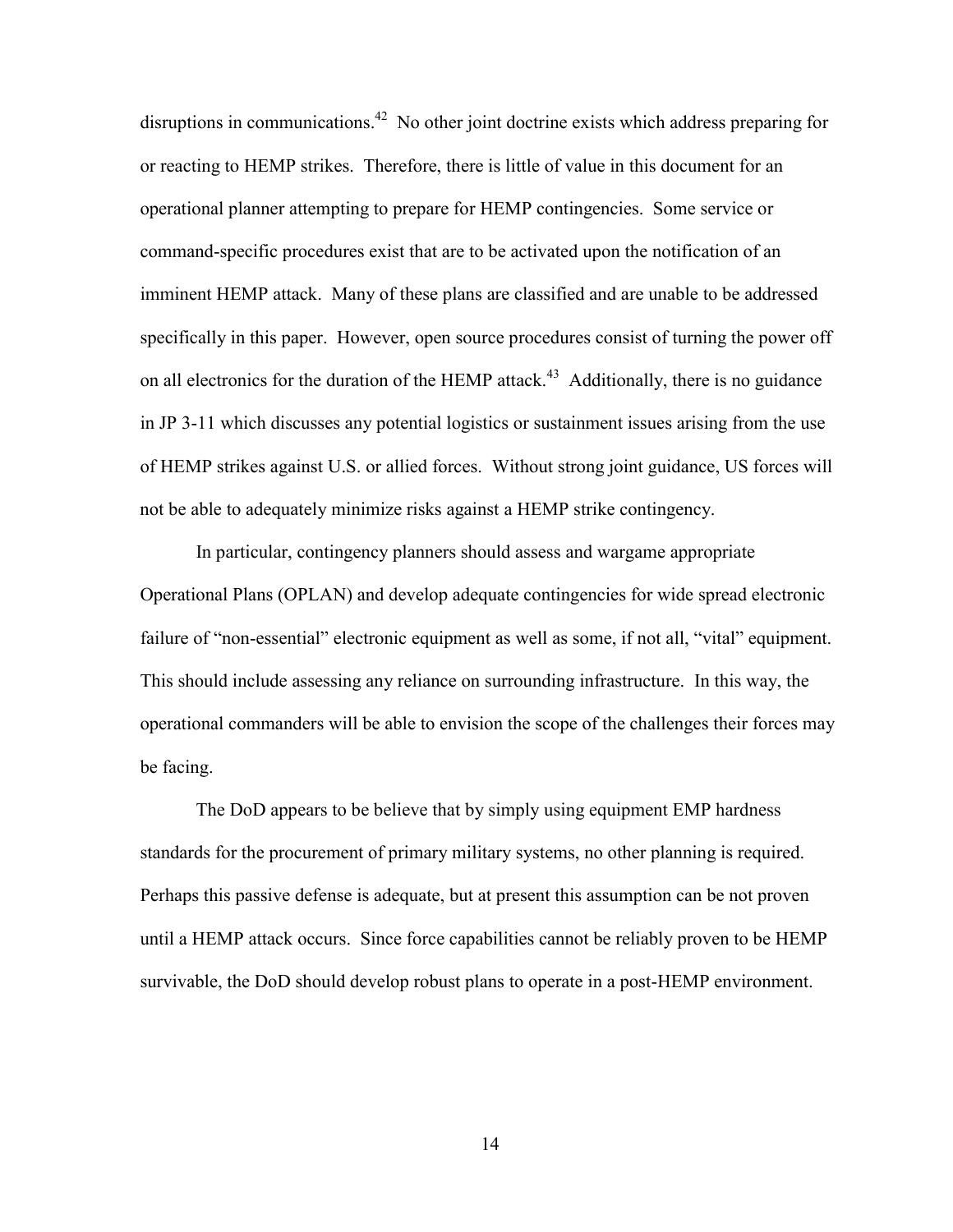### *Counterarguments*

Those who do not view HEMP attacks on U.S. forces as a valid, imminent threat use three arguments to attempt to prove their point. First, doctrines exist which prescribe that military equipment is EM hardened and if the equipment is hardened to lightning, it will survive a HEMP strike. As shown previously, determination of vital electronic equipment is performed with approximations or simulations of a HEMP environment and experts are uncertain as to the accuracy of these approximations.

 The second argument is that there is no need for additional protocols for post HEMP operations. U.S. forces train, equip, organize and plan for a wide variety of consequence management scenarios. These scenarios range from loss of electrical power to operations in a radiological environment. While it is true the military does plan for a wide variety of operating environments and contingencies, no plans or doctrine exist for the potential of every electronic component malfunctioning over an area with a several hundred mile radius. Most contingency operation designs rely on having a cache of spare parts in case of malfunction. These are typically stored near the associated equipment in order to be accessible when parts become inoperable.<sup>44</sup> In the event of a HEMP strike, it is likely that many, if not all, of these spare parts will also be damaged or disabled. The effects from a single HEMP strike could damage or disable all spare parts to any particular piece of equipment that may reside within the theater of operations. Therefore, every contingency operation plan which relies on any piece of electronic equipment is suspect and it is unlikely that any military planner has prepared for this type of worst case scenario.

 Another argument is that BMD capabilities will be able to defend U.S. forces from a missile bound for a high altitude detonation. While the idea of a BMD shield for U.S. forces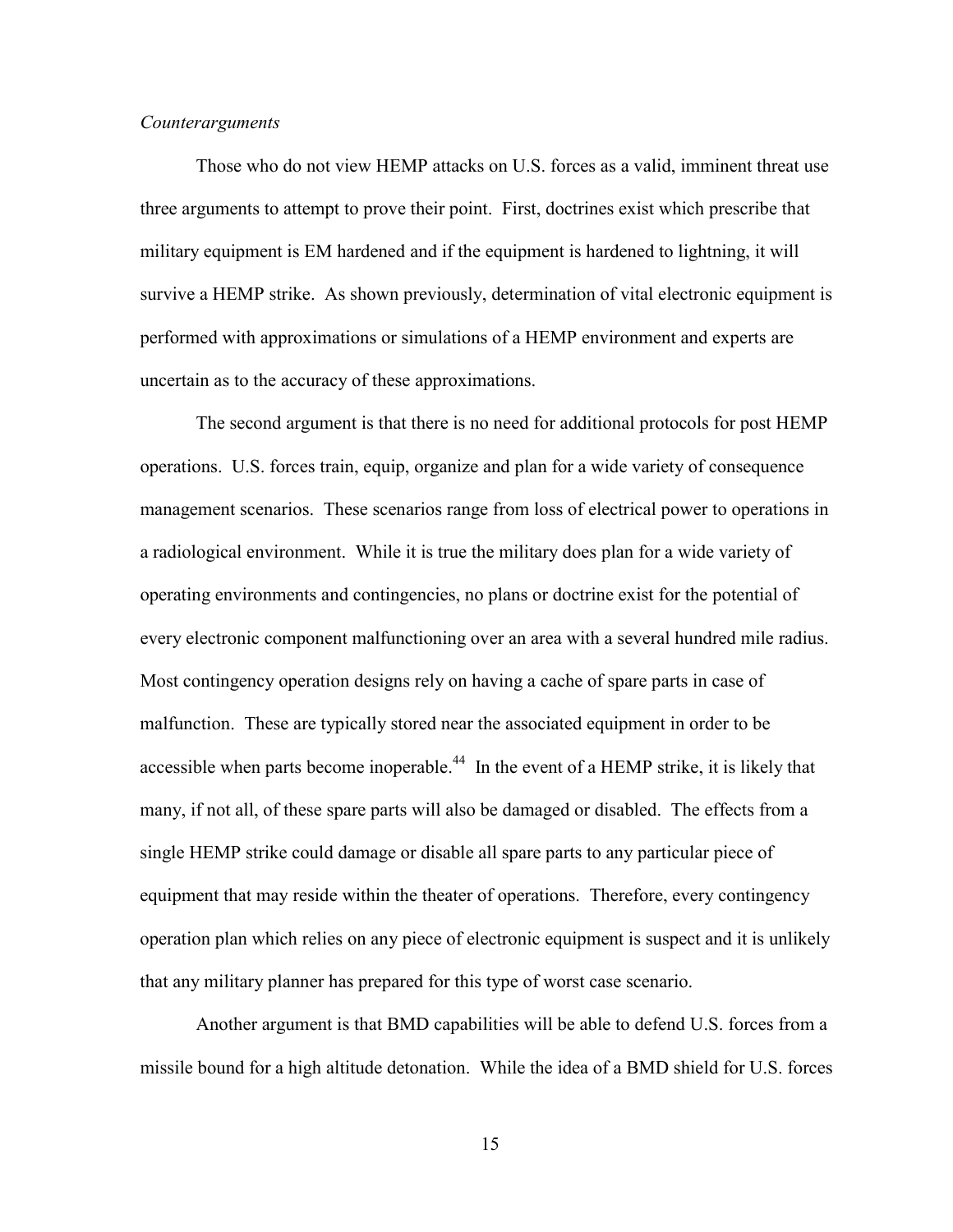and the homeland has been in existence for several decades, it is only in the last few years where technology advanced to the stage where it can successfully target and destroy a ballistic missile on any stage of its flight. There are still significant shortcomings to the BMD systems. In particular, BMD can be easily overwhelmed by coordinated, massed attacks.<sup>45</sup> While BMD systems will be capable of defending deployed troops and U.S. homeland from the threat of a single or a few missiles, technology is not advanced enough to ensure reliable defense from a concerted multiple missile attack from a determined adversary.

#### **CONCLUSION**

The use of a HEMP strike on U.S. forces or mainland is a credible threat. Currently, there are several state actors which have the capability to deliver HEMP. Therefore, it is imperative that the U.S. be proactive in preparing for the eventuality of an attack. U.S. forces are utilizing equipment which is assumed to be EMP resistant. However, much of the equipment is not tested for EMP vulnerability and even the equipment designated as critical is only tested once prior to fielding. No process exists for periodic testing of equipment. Further, there is no substantive joint doctrine pertaining to operating in post HEMP environments. In the area of HEMP strike survivability, the DoD is operating on invalid assumptions. These assumptions need to be reassessed, so that U.S. forces are not caught unaware and unprepared when a HEMP strike occurs.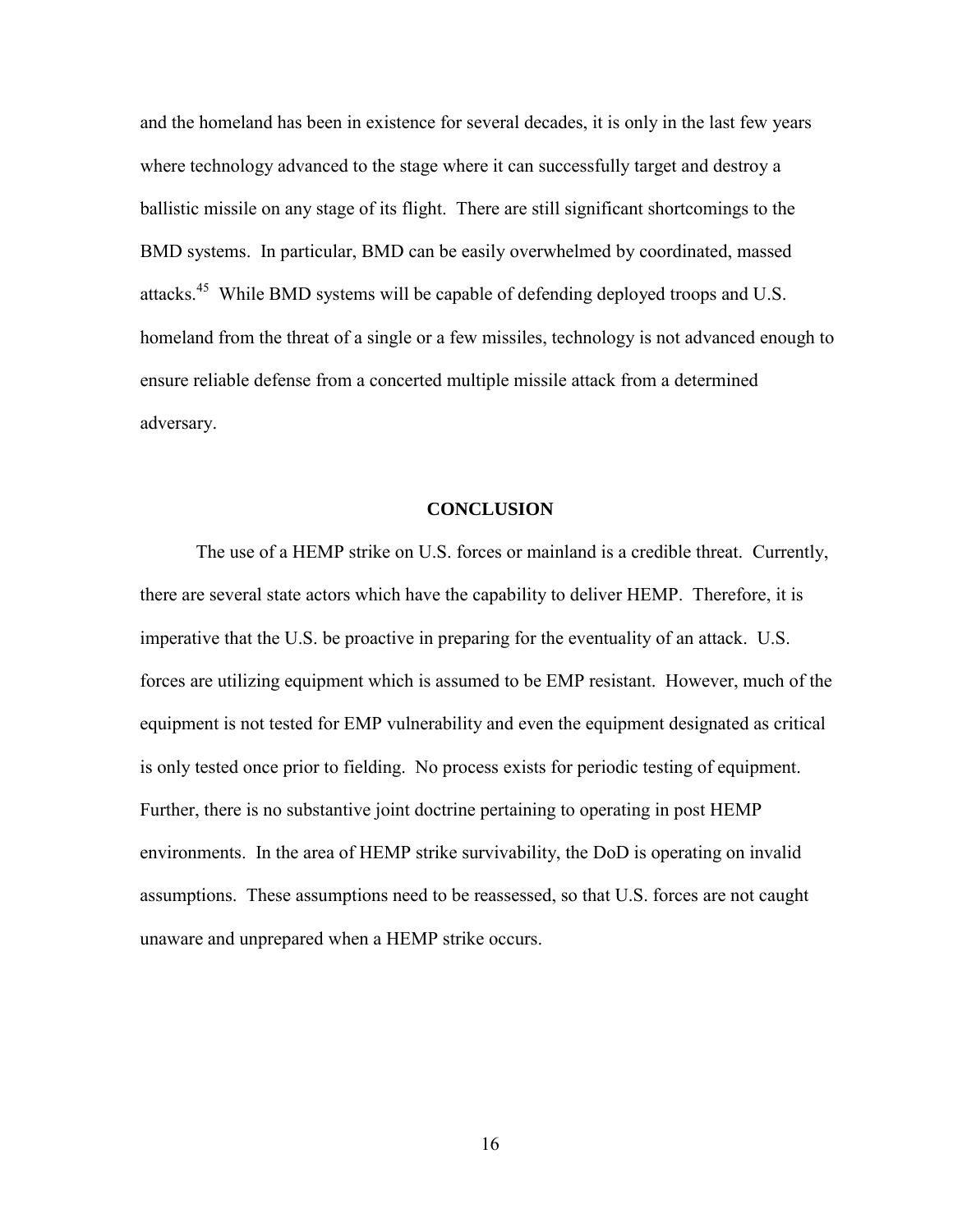### **RECOMMENDATIONS**

1. Initiate an in depth review of all electronic equipment required to perform mission functions. Forces should focus on secondary and tertiary effects resulting from inoperable "non-vital" equipment to decide which systems should be HEMP survivable.

2. Implement robust periodic testing programs on all equipment procured using HEMP protective standards. Initially, this will require using pulse-current injection testing and can be augmented with different testing modalities as other recommendations are implemented. 3. Reassess the requirement for large scale free-field EMP simulators and renew testing on large equipment with multiple electronic systems in it (i.e. aircraft). Concurrently, reassess the need to develop better computer simulations to validate the requirement of large scale testing.

4. Implement periodic testing programs for equipment designated as "non-essential" for HEMP survivability. This will provide situational awareness for contingency planners as to the extent of equipment failure U.S. operational forces may experience as a result of a HEMP attack.

5. JP 3-11 should be updated to include substantive guidance on operating in a post-HEMP environment to include wide spread electronic failure of "non-essential" electronic equipment.

6. Combatant Commanders should assess and wargame OPLANS and develop adequate contingencies for wide spread electronic failure of "non-essential" electronic equipment.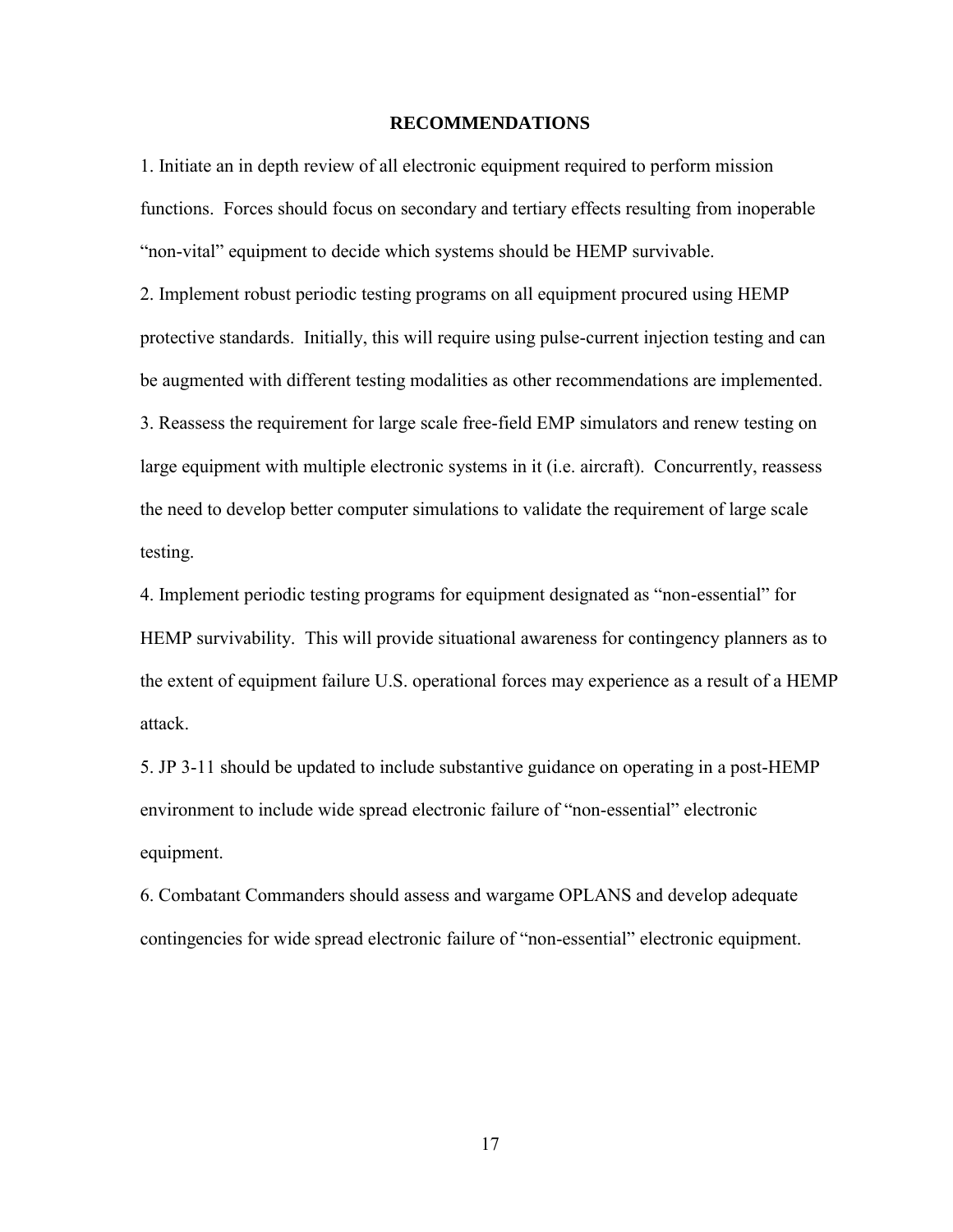# **ENDNOTES**

Federation of American Scientists, "Nuclear Weapon EMP Effects," <http://www.fas.org/nuke/intro/nuke/emp.htm> (accessed 9 Sep 2009).

 $4\overline{\text{Glassone}}$ , 523.

 $\overline{a}$ 

5 John S. Foster, Jr et al, *Report of the Commission to Assess the Threat to the United States from Electromagnetic Pulse (EMP) Attack: Critical National Infrastructures* (Washington, DC: U.S. Congress, April 2008), 34, [http://empcommission.org/docs/A2473-](http://empcommission.org/docs/A2473-EMP_Commission-7MB.pdf)

[EMP\\_Commission-7MB.pdf](http://empcommission.org/docs/A2473-EMP_Commission-7MB.pdf) (assessed 16 Oct 2009).

6 Foster et al, *Report of the Commission to Assess the Threat to the United States from Electromagnetic Pulse (EMP) Attack: Critical National Infrastructures*, 35.  $<sup>7</sup>$  Miller, 395.</sup>

8 John S. Foster, et al., *Report of the Commission to Assess the Threat to the United States from Electromagnetic Pulse (EMP) Attack*, Volume 1: Executive Summary (Washington DC.: U.S. Congress, 2004), 47-48.

<sup>9</sup> William J. Perry et al., *America's Strategic Posture: The Final Report of the Congressional Commission on the Strategic Posture of the United States* (Washington, DC: United States Institute of Peace Press, 2009), 91.

<sup>10</sup> David Albright and Corey Hinderstein, "Unraveling the A.Q. Khan and Future Proliferation networks." *The Washington Quarterly* 28, no. 2 (Spring 2005): 111.

<sup>11</sup> Federation of American Scientists, "Status of World Nuclear Forces," <http://www.fas.org/programs/ssp/nukes/nuclearweapons/nukestatus.html> (assessed 16 Oct 2009).

<sup>12</sup> National Intelligence Council. *National Intelligence Estimate—Iran: Nuclear Intentions and Capabilities* (Washington, DC: National Intelligence Council, November 2007) http://www.dni.gov/press\_releases/20071203\_release.pdf (assessed 16 Oct 2009).

<sup>13</sup> Joel S. Wit, Daniel B. Poneman, and Robert L. Gallucci, *Going Critical: The First North Korean Nuclear Crisis* (Washington, DC. : Brookings Institutional Press, paperback edition, 2005).

<sup>14</sup> Thomas C. Riddle, "Nuclear High Altitude Electromagnetic Pulse- Implications for Homeland Security and Homeland Defense" (Strategy Research Project, Carlisle Barracks, PA: U.S. Army War College, 2004), 9-10.

<sup>15</sup> Perry et al., 35-37.

<sup>16</sup> Clay Wilson*, High Altitude Electromagnetic Pulse (HEMP) and High Power Microwave (HPM) Devices: Threat Assessments* (Washington, DC: Congressional Research Service, 2004), 15.

<sup>17</sup> "Comprehensive Nuclear Test Ban Treaty," 10 September 1996 <http://www.state.gov/www/global/arms/treaties/ctb.html> (accessed 15 Oct 2009).

<sup>1</sup> Collin R. Miller, "Electromagnetic Pulse Threats in 2010" (research paper, Maxwell AFB, AB: U.S. Air War College, Air University, Center for Strategy and Technology, 2005), 394- 397.

<sup>2</sup> Samuel Glasstone and Philip J. Dolan, *The Effects of Nuclear Weapons,* Third Ed. (Washington DC: U.S. Government Printing Office, 1977), 514.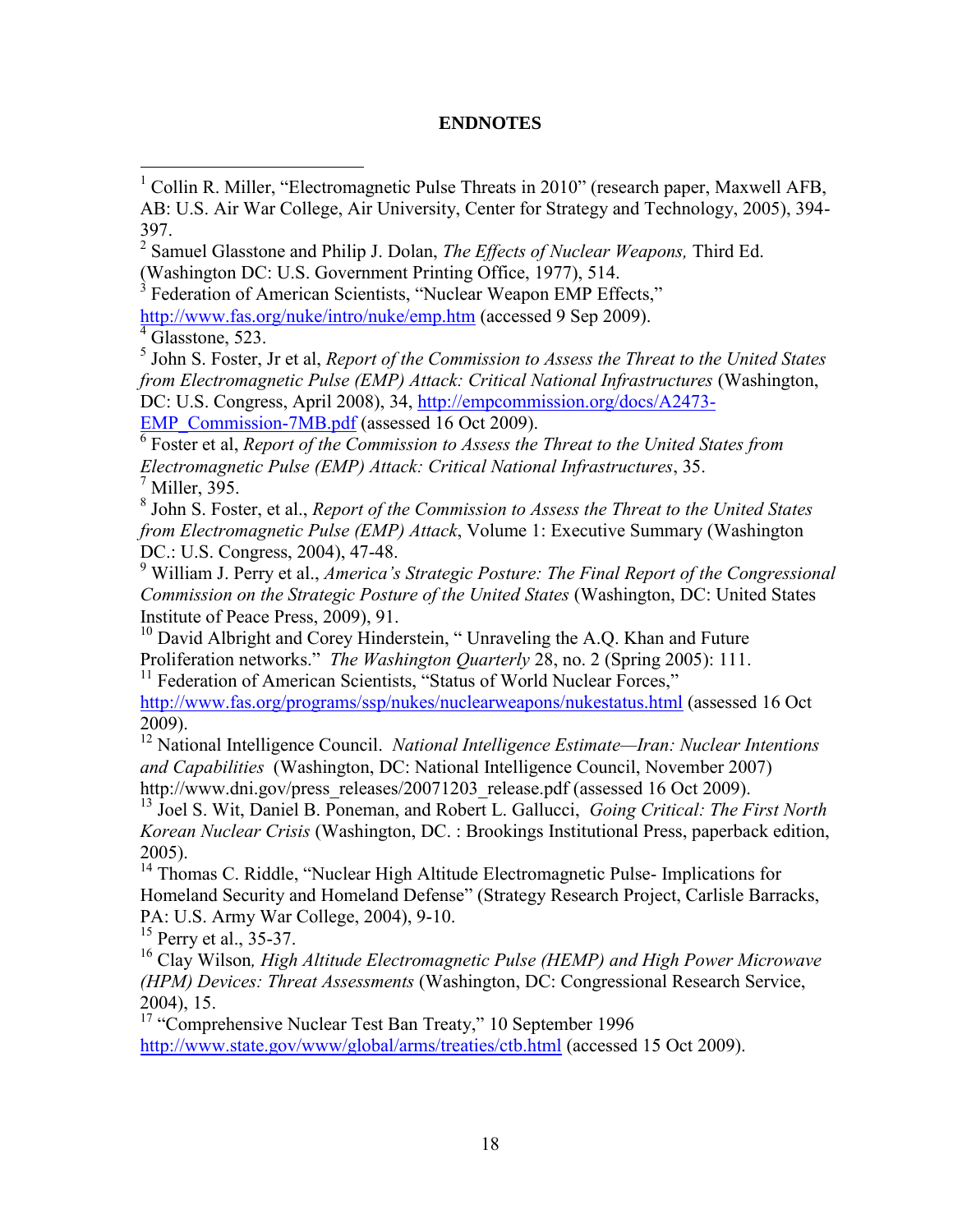<sup>18</sup> Office of the Under Secretary of Defense for Acquisition, Technology, and Logistics, *Report of the Defense Science Board Task Force on Nuclear Weapons Effects Test, Evaluation, and Simulation* (Washington, DC, 2005) 38.

 $19$  Ibid.

 $\overline{a}$ 

<sup>20</sup> *Report of the Defense Science Board Task Force on Nuclear Weapons Effects Test, Evaluation, and Simulation* (Washington, DC, 2005), 39.

<sup>21</sup> Federation of American Scientists, "Nuclear Weapon EMP Effects", <http://www.fas.org/nuke/intro/nuke/emp.htm> (accessed 9 Sep 2009).

<sup>22</sup> Report of the Defense Science Board Task Force on Nuclear Weapons Effects Test, *Evaluation, and Simulation*, 39.

 $^{23}$  Ibid.

<sup>24</sup> Brent B. Bredehoft, "Commercial Off-The-Shelf Equipment Survivability in High Altitude Electromagnetic Pulse Environments," *NBC Report* (Spring-Summer 1999): 16.

<sup>25</sup> John Keller, "Nuclear Proliferation raises the specter of EMP attack," *Military & Aerospace Electronic*s 24, no.2 (February 2009): 28.

<sup>26</sup> *Report of the Defense Science Board Task Force on Nuclear Weapons Effects Test, Evaluation, and Simulation*, 42.

 $27$  Bredehoft, 19.

<sup>28</sup> *Report of the Defense Science Board Task Force on Nuclear Weapons Effects Test, Evaluation, and Simulation*, 42.

 $29$  Ibid.

 $30$  Ibid.

<sup>31</sup> Foster et al., *Report of the Commission to Assess the Threat to the United States from Electromagnetic Pulse (EMP) Attack*, 47.

<sup>32</sup> Foster et al., *Report of the Commission to Assess the Threat to the United States from Electromagnetic Pulse (EMP) Attack: Critical National Infrastructures*.

<sup>33</sup> Perry et al., 93.

<sup>34</sup> Keller, 24-29.

 $35$  Foster et al., 47.

<sup>36</sup> Hans M. Kristensen, Robert S. Norris, and Ivan Oelrich, *From Counterforce to Minimal Deterrence: A New Nuclear Policy on the Path Toward Eliminating Nuclear Weapons* (Washington, DC: Federation of American Scientists and the National Resources Defense Council, April 2009), 6-13.

<sup>37</sup> Keith B. Payne, *The Great American Gamble: Deterrence Theory and Practice from the Cold War to the Twenty-First Century* (Fairfax, VA: National Institute Press, 2008), 234. <sup>38</sup> Barbara Starr, "Analysis Targeting Rethink May Lead to Non-Nuclear STRATCOM Role", *Jane's Defense Weekly*, 22 May 1993, 19.

 $39$  Perry et al., 90.

<sup>40</sup> Miller, 394.

<sup>41</sup> *Use of Weapons of Mass Destruction*, U.S. Code, vol. 28, sec. 2332a (2007).

<sup>42</sup> Chairman, U.S. Joint Chiefs of Staff, *Operations in Chemical, Biological, Radiological and Nuclear (CBRN) Environments,* Joint Publication (JP) 3-11 (Washington, DC: CJCS, 26 Aug 2008).

<sup>43</sup> Warren Dixon, "Survivability of Army Personnel and Materiel," *NBC Report* (Spring-Summer, 1999), 20.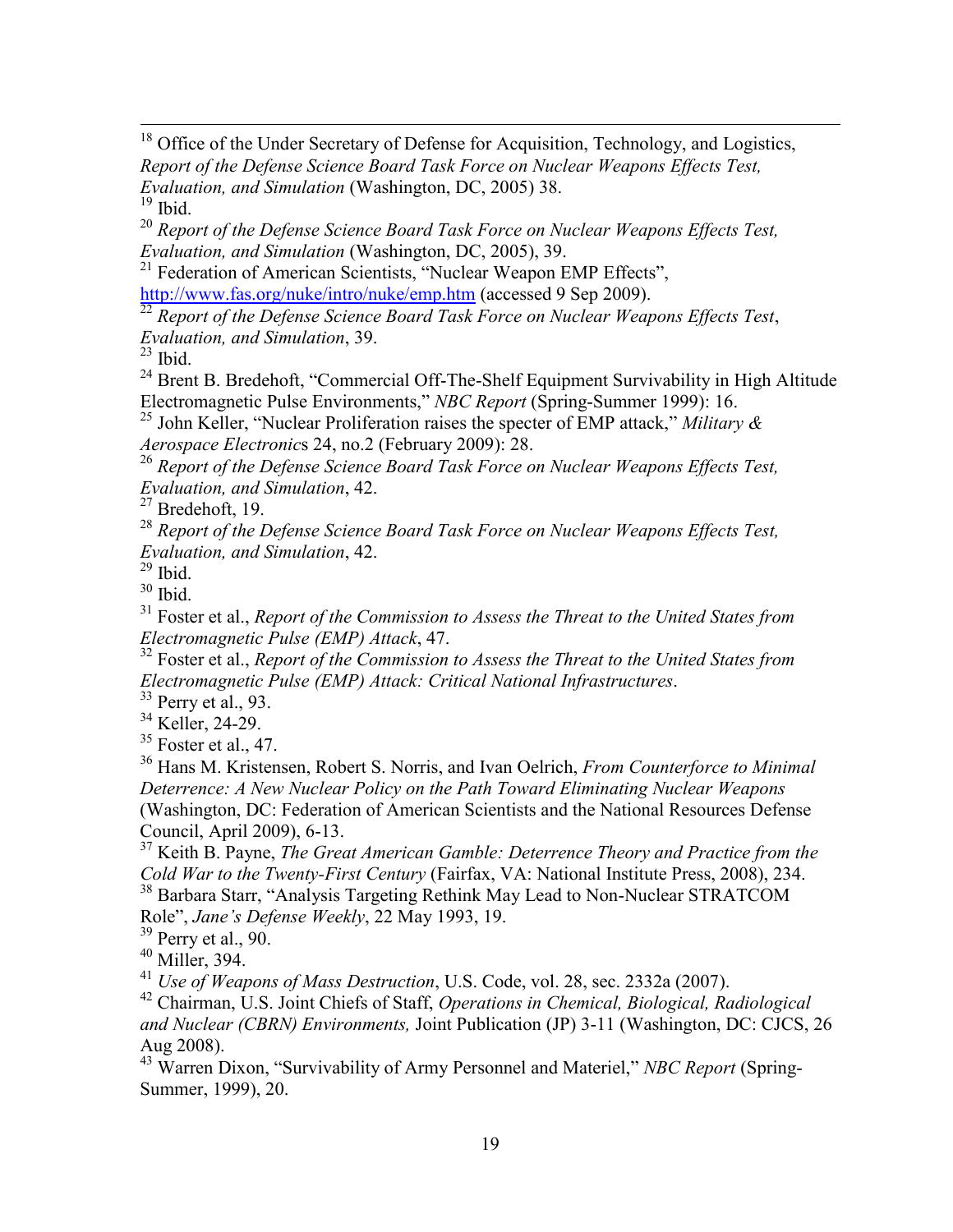$\overline{a}$ 

<sup>44</sup> Charles H. Davidson, "Hemp Survivability: Exposing the Myths," *NBC Report* (Spring-Summer 1999), 3.

<sup>&</sup>lt;sup>45</sup> James D. Cox, "Theater Ballistic Missile Defense needs Command and Control, It needs assets, and it needs it today" (research paper, Newport, RI: U.S. Naval War College, Joint Military Operations Department, 2007), 10.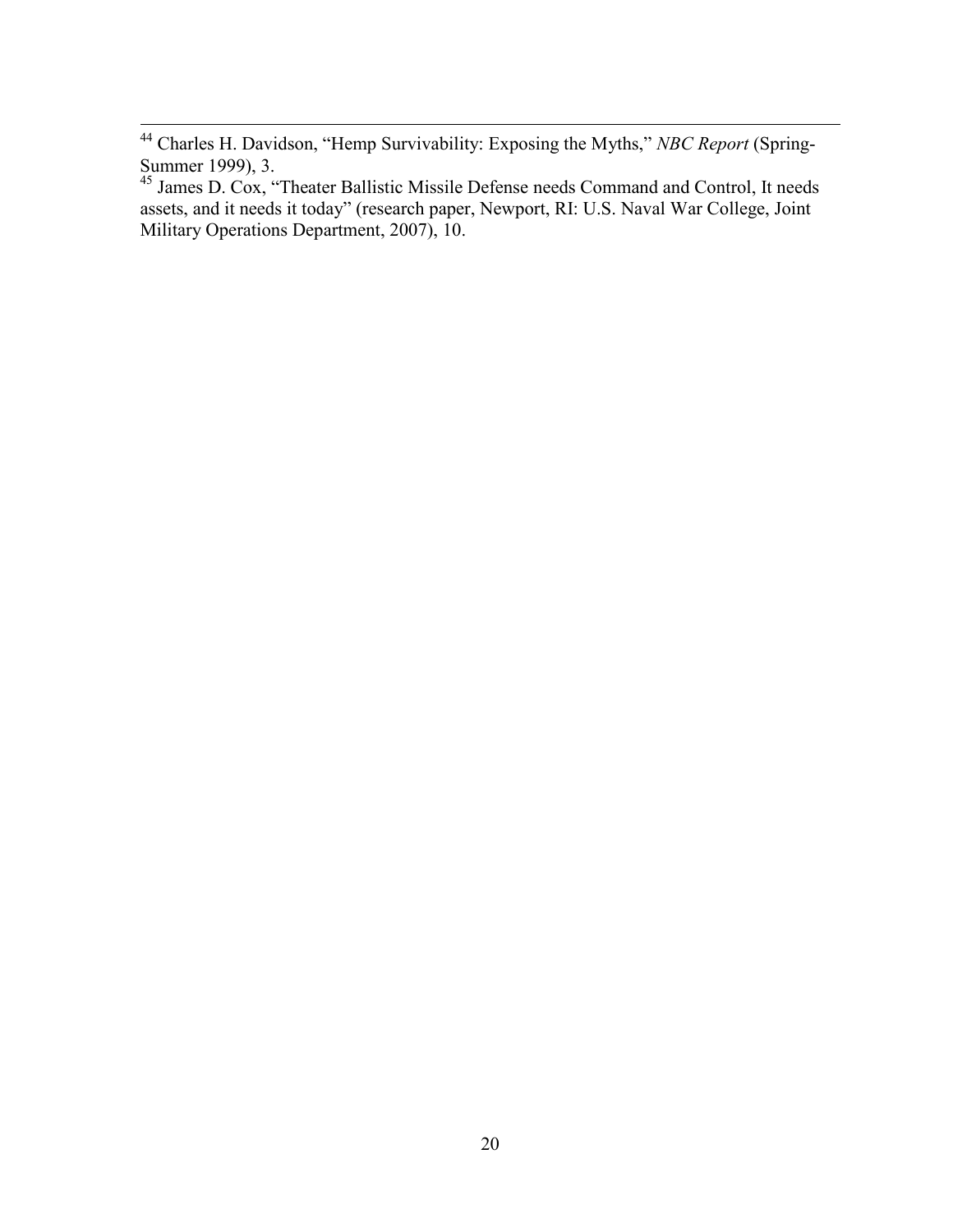#### **BIBLIOGRAPHY**

- Albright, David and Corey Hinderstein. "Unraveling the A.Q. Khan and Future Proliferation Networks." *The Washington Quarterly* 28, no. 2 (Spring 2005): 111.
- Bredehoft, Brent B. "Commercial Off-The-Shelf Equipment Survivability in High Altitude Electromagnetic Pulse Environments." *NBC Report* (Spring-Summer 1999): 16-19.
- Cox, James D. "Theater Ballistic Missile Defense needs Command and Control, It needs assets, and it needs it today." Research paper. Newport, RI: U.S. Naval War College, Joint Military Operations Department, 2007.
- "Comprehensive Nuclear Test Ban Treaty." 10 September 1996. <http://www.state.gov/www/global/arms/treaties/ctb.html> (accessed 15 Oct 2009).
- Davidson, Charles H. "Hemp Survivability: Exposing the Myths." *NBC Report* (Spring-Summer 1999): 2-3.
- Dixon, Warren. "Survivability of Army Personnel and Materiel." *NBC Report* (Spring-Summer, 1999): 20-21.
- Federation of American Scientists. "Nuclear Weapon EMP Effects." <http://www.fas.org/nuke/intro/nuke/emp.htm> (accessed 9 Sep 2009).

———. "Status of World Nuclear Forces." <http://www.fas.org/programs/ssp/nukes/nuclearweapons/nukestatus.html> (assessed 16 Oct 2009).

Foster, John S, et al. *Report of the Commission to Assess the Threat to the United States from Electromagnetic Pulse (EMP) Attack*, Volume 1: Executive Summary. Washington DC: U.S. Congress, 2004.

———. *Report of the Commission to Assess the Threat to the United States from Electromagnetic Pulse (EMP) Attack: Critical National Infrastructures*. Washington, DC: U.S. Congress, 2008.

- Glasstone, Samuel and Philip J. Dolan. *The Effects of Nuclear Weapons,* Third Ed. Washington, DC: U.S. Government Printing Office, 1977.
- Keller, John. "Nuclear Proliferation raises the specter of EMP attack." *Military & Aerospace Electronic*s 24, no.2 (February 2009): 28.
- Kristensen, Hans M., Robert S. Norris, and Ivan Oelrich. *From Counterforce to Minimal Deterrence: A New Nuclear Policy on the Path Toward Eliminating Nuclear Weapons*. Washington, DC: Federation of American Scientists and the National Resources Defense Council, April 2009.